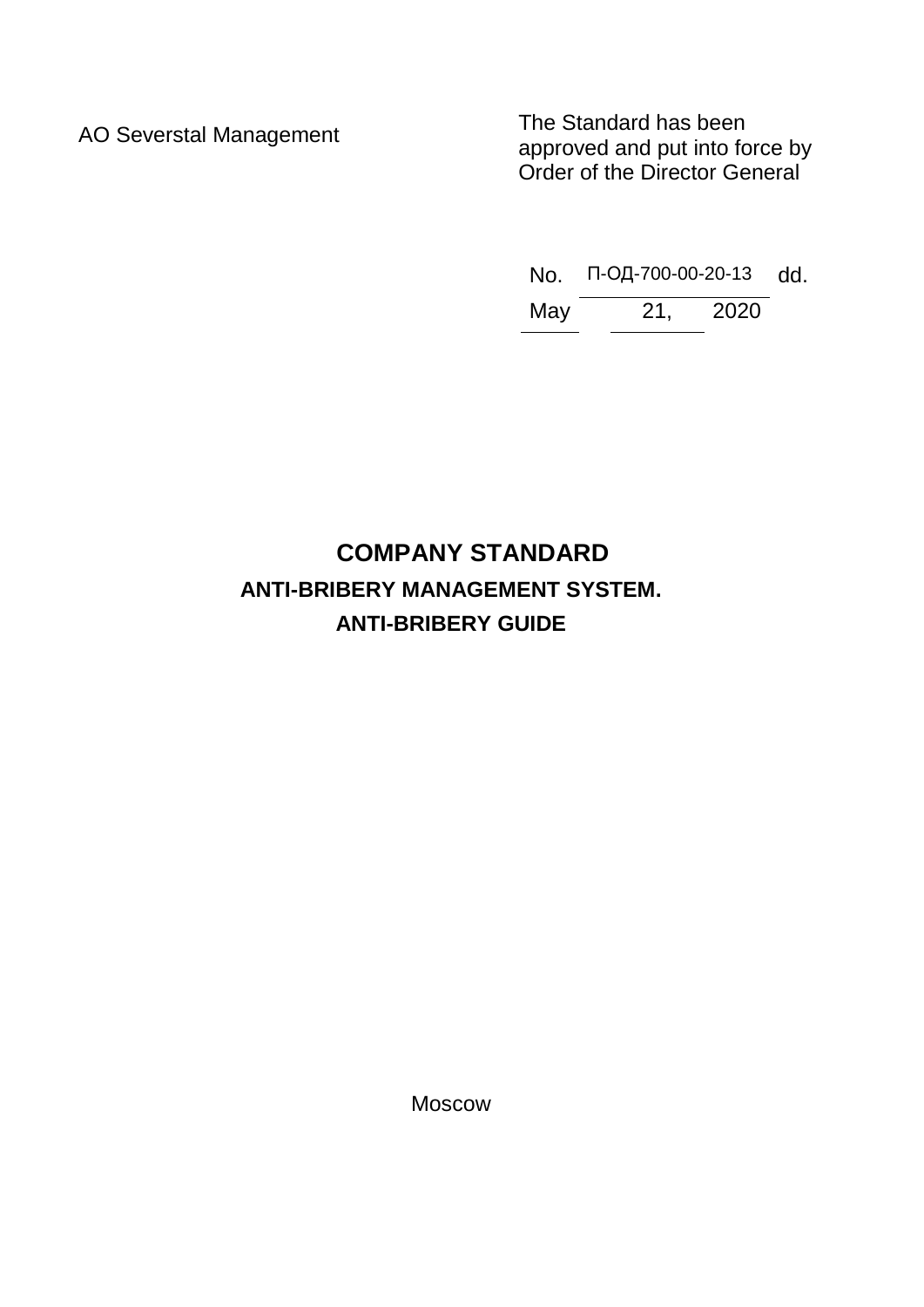# **Contents**

| 8.5 Implementation of Anti-Bribery Control by Controlled Entities and Business Partners  15 |  |
|---------------------------------------------------------------------------------------------|--|
|                                                                                             |  |
|                                                                                             |  |
|                                                                                             |  |
|                                                                                             |  |
|                                                                                             |  |
|                                                                                             |  |
|                                                                                             |  |
|                                                                                             |  |
|                                                                                             |  |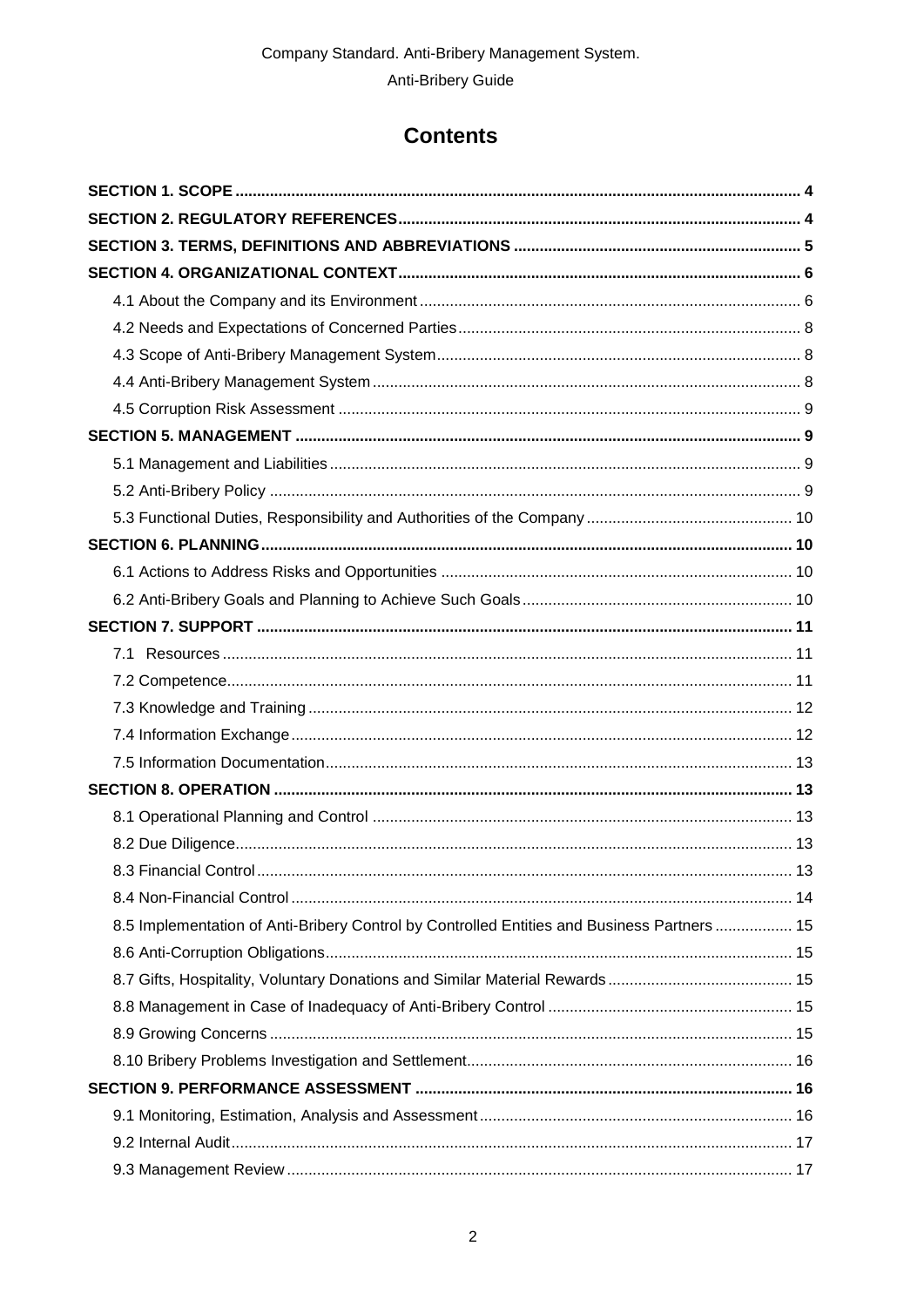Anti-Bribery Guide

| Attachment B (mandatory, page 1 of 8) Bribery and Corruption Risk Assessment Procedure 19 |  |
|-------------------------------------------------------------------------------------------|--|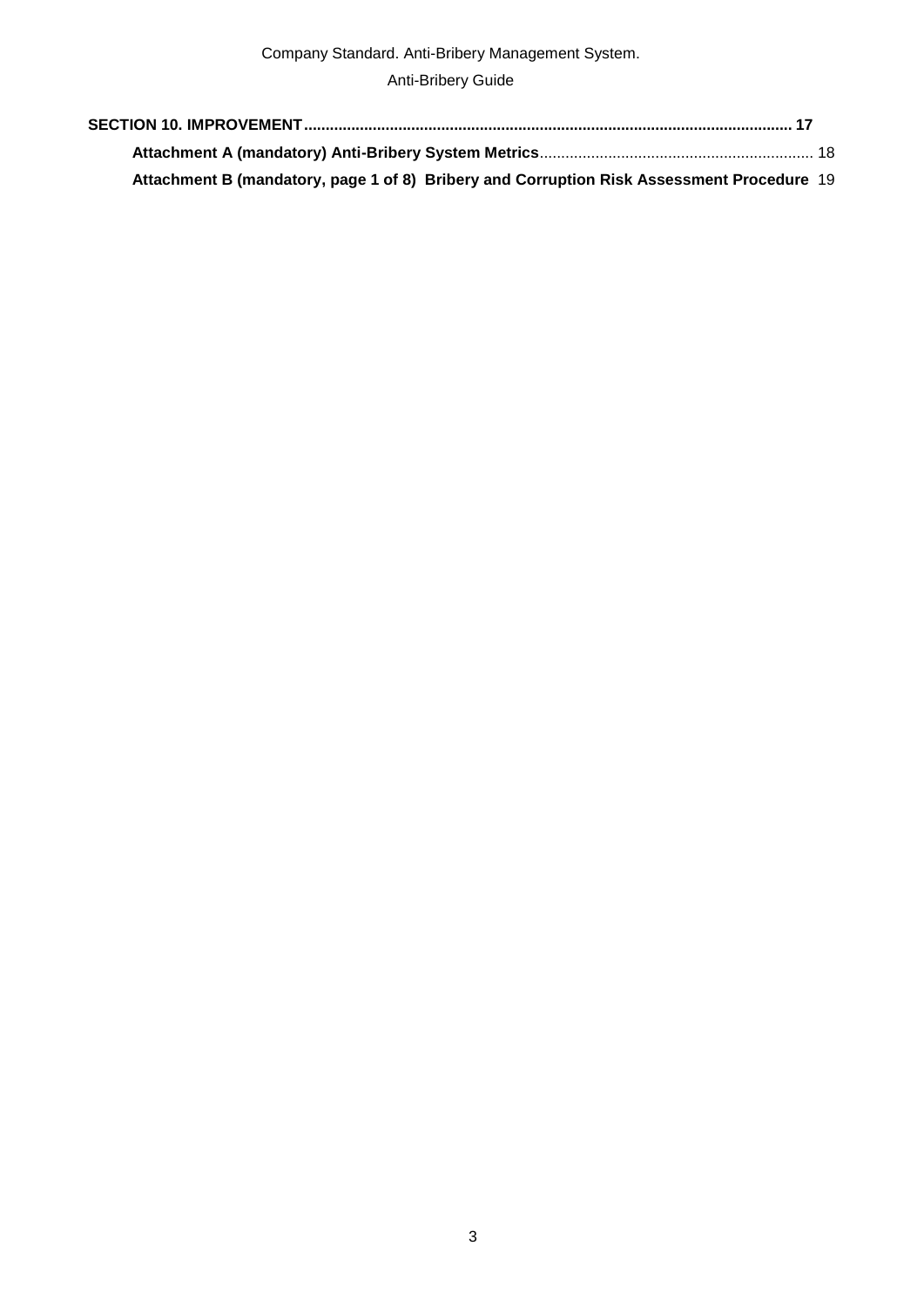Anti-Bribery Guide

# **Section 1. Scope**

<span id="page-3-0"></span>1.1 This Standard describes anti-bribery management system and applies to the company

### **SEVERSTAL PUBLIC JOINT-STOCK COMPANY**

#### **Mira Street, 30, the city of Cherepovets, 162608, the Vologda Region, Russia**

1.2 Provisions developed for this Guide comply with the requirements of ISO 37001 for "Anti-Bribery Management System".

1.3 Requirements and provisions established by this Anti-Bribery Guide and related Anti-Bribery Management System (ABMS) documents are intended for ensuring the compliance of the company's activities with legal requirements, internal regulations of the company, legal obligations, consumer's demands, as well as preventing any inconsistency within ABMS stages.

1.3 Anti-Bribery Guide includes sections that correspond to ISO 37001 structure. Sections are divided into subsections that characterize main processes and elements of the Anti- Bribery System.

1.4 This Standard has been developed subject to the Federal Anti- Bribery Law.

<span id="page-3-1"></span>1.5 This Standard is brought into force by Order of the Director General of AO Severstal Management.

# **Section 2. Regulatory References**

This Standard contains references to the following documents:

ISO 37001:2016 "Anti-Bribery [Management Systems. Requirements with Guidlines";](https://workspace.severstal.com/RusSteel/CMK/DocLib/Forms/AllItems.aspx?RootFolder=%2FRusSteel%2FCMK%2FDocLib%2F%D0%9E%D1%81%D0%BD%D0%BE%D0%B2%D0%BE%D0%BF%D0%BE%D0%BB%D0%B0%D0%B3%D0%B0%D1%8E%D1%89%D0%B8%D0%B5%20%D0%B4%D0%BE%D0%BA%D1%83%D0%BC%D0%B5%D0%BD%D1)

СТО [00186217-СМК-8.2-35-2017 "Risk-Based Thinking. Risk Management";](normacs://severstal.baza.ntd.ru/8s)

СТО ["Procurement Activities Management" \(approved by Order No. П-ОД-700-00-19-36 dd. 09/06/2019\);](normacs://severstal.baza.ntd.ru/as)

Methodology for Checking Counterparties for Signs of Bribery Risks (approved by Order ОРД/7000-15- 000010 dd. 10/27/2015);

[Federal Anti-Bribery Law No. 273-ФЗ-2008;](normacs://normacs.ru/veps)

UK Bribery Act (UKBA) 2010;

U.S. Foreign Corrupt Practices Act (FCPA) 1977;

Regulations on Disclosure of Information by Issuers of Equity Securities (approved on 12/30/2014, No. 454-П);

[Risk Management and Internal Control Policy](https://workspace.severstal.com/CorporateInf/normdocs/Normdocs/Политики/Политика%20в%20области%20управления%20рисками%20и%20внутреннего%20контроля.pdf) (approved by the Board of Directors of PAO Severstal on 10/17/2019);

[Complex Psychophysiological Examination Policy in PAO Severstal and related Legal Entities;](https://workspace.severstal.com/CorporateInf/normdocs/Normdocs/Политики/Политика%20проведения%20комплексных%20психофизиологических%20обследований.pdf)

[Anti-Bribery Policy of PAO Severstal and related Legal Entities](https://workspace.severstal.com/CorporateInf/normdocs/Normdocs/Политики/Политика%20противодействия%20коррупции%202019%20fin.pdf) (approved by the Board of Directors of PAO Severstal on 02/04/2019);

[Business Associates Code of Severstal](https://workspace.severstal.com/CorporateInf/normdocs/Normdocs/Кодексы/Кодекс%20делового%20партнерства%202017_04_04.pdf) (approved by the Board of Directors of PAO Severstal on 04/19/2017);

[Employee Behavior Standard of Severstal Group Companies \(approved by the Board of Directors of PAO](https://workspace.severstal.com/CorporateInf/normdocs/Normdocs/Стандарты/Стандарт%20поведения%20сотрудников.pdf)  [Severstal on 04/19/2017\);](https://workspace.severstal.com/CorporateInf/normdocs/Normdocs/Стандарты/Стандарт%20поведения%20сотрудников.pdf)

"Anti-Bribery Measures" Order [No. ОРД-П/7000-17-196 dd. 10/02/2017;](https://workspace.severstal.com/CorporateInf/normdocs/Normdocs/Приказы/О%20мерах%20по%20противодействию%20коррупции.pdf)

["Change in Value of Registrable Gifts" Order No. Б-ОД-702-00-19-000011 dd. 03/04/2019;](https://workspace.severstal.com/CorporateInf/normdocs/Normdocs/Приказы/Приказ%20об%20изменении%20стоимости%20подарков.pdf)

[Rules and Procedures of Ethics Committee \(approved by the Board of Directors of PAO Severstal on](https://workspace.severstal.com/CorporateInf/normdocs/Normdocs/Регламенты/Регламент%20работы%20Комитета%20по%20этике%202017_04_04.pdf)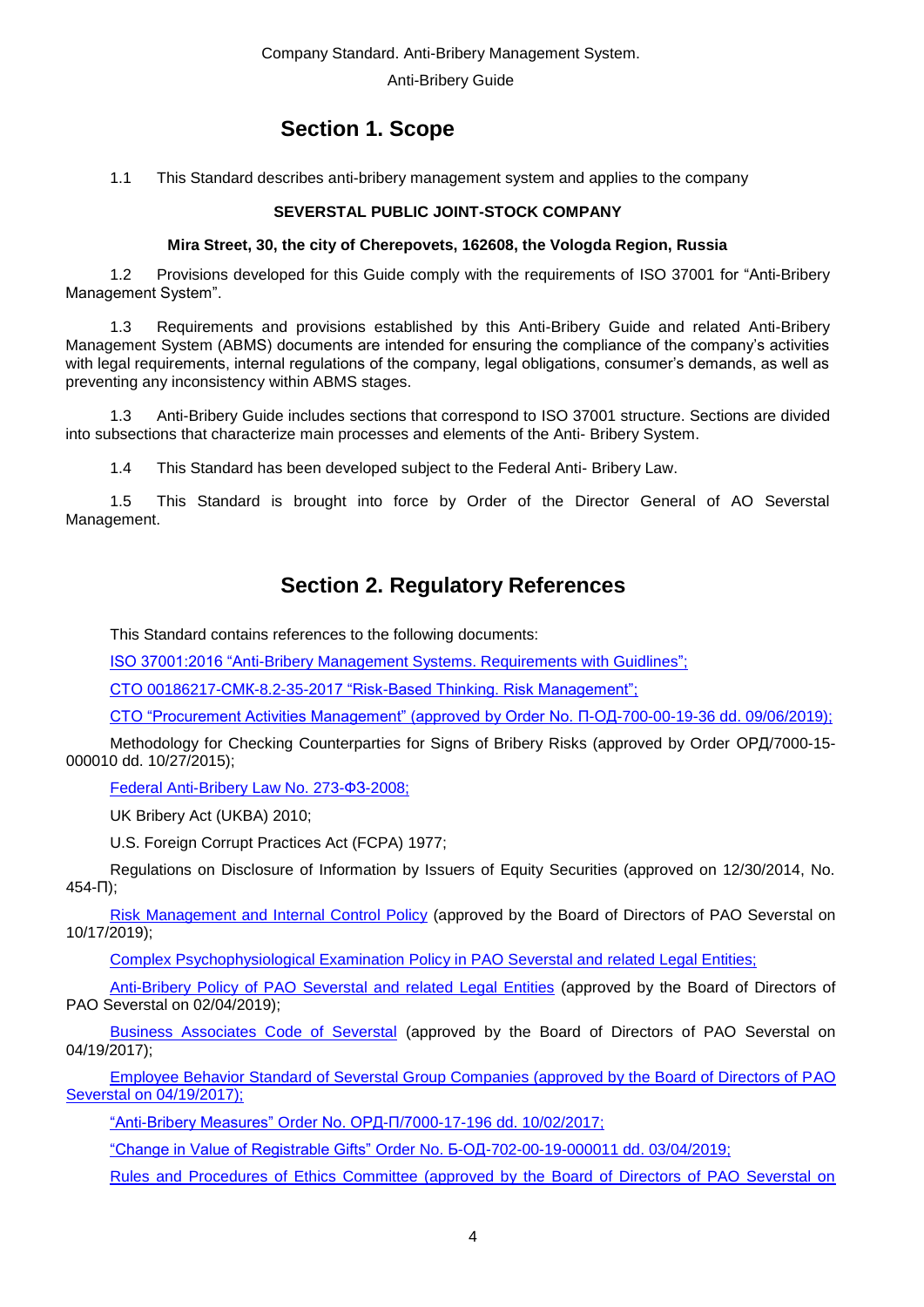#### Anti-Bribery Guide

#### [04/19/2017\);](https://workspace.severstal.com/CorporateInf/normdocs/Normdocs/Регламенты/Регламент%20работы%20Комитета%20по%20этике%202017_04_04.pdf)

[Information Security Policy \(approved by the Director General of AO Severstal Management, 2015\);](https://workspace.severstal.com/CorporateInf/normdocs/Normdocs/Политики/Политика%20в%20области%20защиты%20информации.pdf)

Password Protection Policy for [Enterprise Information System of OAO Severstal \(approved by the](https://workspace.severstal.com/CorporateInf/sob/informsecurity/informsecurity/%D0%98%D0%BD%D1%84%D0%BE%D1%80%D0%BC%D0%B0%D1%86%D0%B8%D0%BE%D0%BD%D0%BD%D0%B0%D1%8F%20%D0%B1%D0%B5%D0%B7%D0%BE%D0%BF%D0%B0%D1%81%D0%BD%D0%BE%D1%81%D1%82%D1%8C/%D0%9F%D0%BE%D0%BB%25)  [Director General of OAO Severstal](https://workspace.severstal.com/CorporateInf/sob/informsecurity/informsecurity/%D0%98%D0%BD%D1%84%D0%BE%D1%80%D0%BC%D0%B0%D1%86%D0%B8%D0%BE%D0%BD%D0%BD%D0%B0%D1%8F%20%D0%B1%D0%B5%D0%B7%D0%BE%D0%BF%D0%B0%D1%81%D0%BD%D0%BE%D1%81%D1%82%D1%8C/%D0%9F%D0%BE%D0%BB%25) on 07/08/2014);

Account Management Regulation in SAP Information Systems, 2011.

Note

<span id="page-4-0"></span>When using references, it is advisable to check the validity of reference standards in the public information system – on the official website of the Federal Agency on Technical Regulation and Metrology using annually published signage "National Standards", as well as in catalogues available on the corporate portal.

# **Section 3. Terms, Definitions and Abbreviations**

3.1 In this Standard, with respect to ISO 37001, the following terms are used:

**audit** is a systematic, independent and documented process for obtaining audit evidence and evaluating latter objectively in order to determine the extent to which the agreed audit criteria have been met;

**corruption** is an abuse of office, giving bribe, taking bribe, abuse of authority, corrupt payments or other individual's illegal use of his/her official position contrary to legal interest of society and the state in order to obtain benefits in the form of money, valuables, other property or pecuniary services, other property rights for himself/herself or for any third parties, or illegal provision of such benefits to the abovementioned individual or other individuals. Corruption is also performance of the said acts on behalf or in the interests of a legal entity;

**bribery** is an offering, promise, giving, receiving or extortion of an illegal advantage of any value (whether financial or non-financial), directly or indirectly, regardless of location(s), in violation of applicable law as a reward for any person acting or refraining from actions in relation to the performance of his/her official duties;

**corrupt payment** is an illegal transfer of money, securities, other property to a person performing managerial functions in a commercial or other company, provision of pecuniary services to him/her, provision of other property rights for acts (acts of omission) in the interests of the giver in connection with the official position held by the mentioned person;

**executive management** is a person or a group of people that direct and control the company's activities at the highest level. In PAO Severstal (hereinafter the "Company") this function is performed by the Director General of the managing company AO Severstal Management;

**concerned party** is an individual or a legal entity that can influence the performance of activities or decision-making, be influenced by latter or perceive itself as latter;

**governing body** is the governing body that bears primary responsibility for the company's activities, management and policy. In PAO Severstal this function is performed by the Board of Directors;

**person (or unit) responsible for compliance with anti-bribery provisions** is a person (or persons) with responsibilities or authority to operate the anti-bribery management system. In PAO Severstal this function is performed by Risk Management and Internal Control Department of AO Severstal Management;

**goal** is the result to be achieved;

**risk** is the impact of uncertainty on goals;

**competence** is an ability to apply knowledge and experience to achieve intended results;

**documented information** is the information that must be controlled and managed by the company, as well as the medium containing such information;

**process** is a set of interrelated or interacting activities that transform inputs into outputs;

**monitoring** is a determination of status of a system, process or activity;

**compliance** is a fulfillment of the requirement;

**continuous improvement** is recurring activities to improve performance;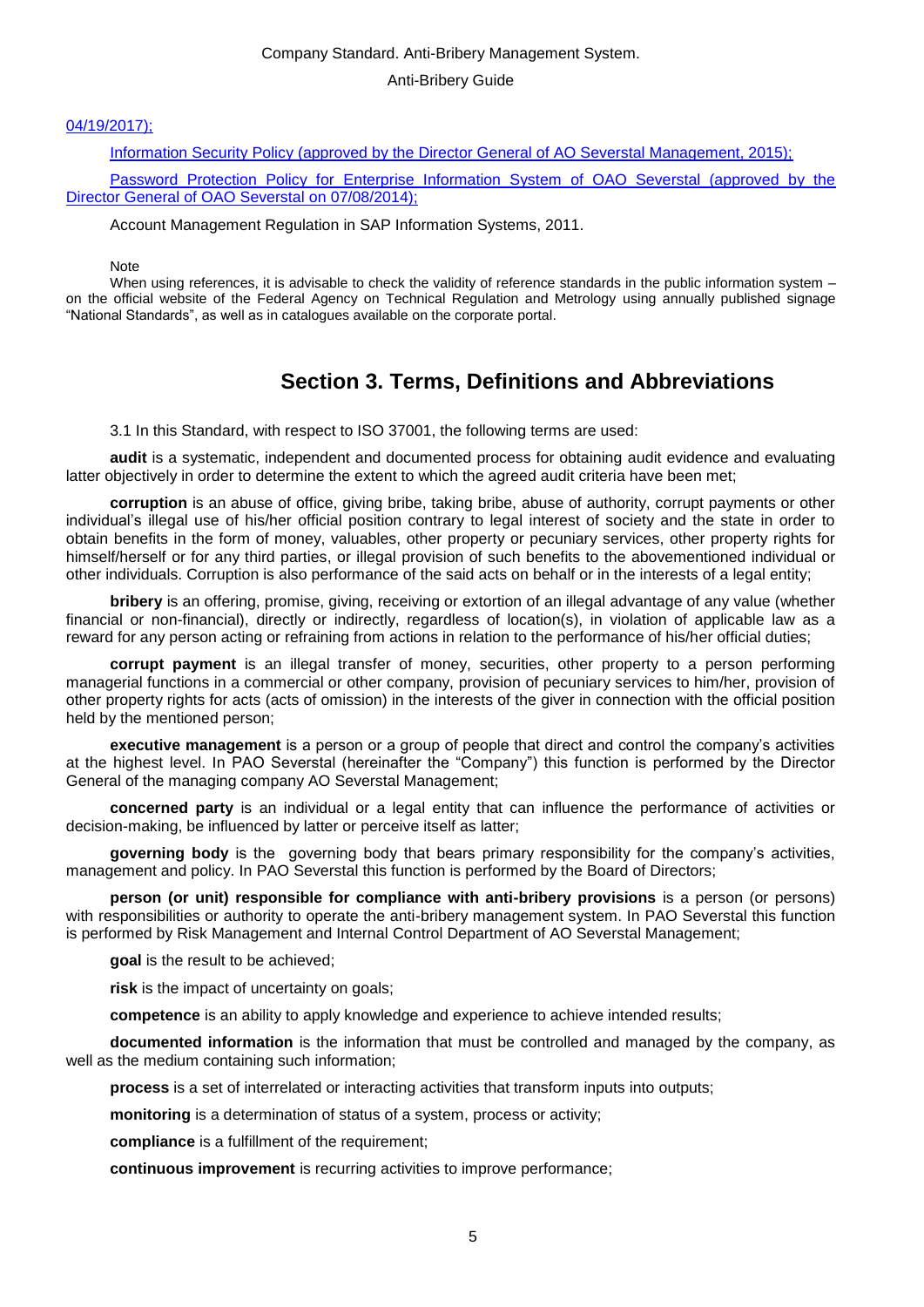#### Anti-Bribery Guide

**employee** is an individual who has entered into employment relations with an employer;

**business partner** is an external party with which the company already has or plans to establish some form of business relationship;

**officer** is a person holding office in legislative, administrative or judicial system as a result of appointment, election or promotion, or any person performing public activities, including work in a public authority or enterprise, or any official or representative of a public national or international enterprise, or any candidate for a position in a government agency;

**third party** is an individual or body that is independent of the company;

**conflict of interest** is a situation where business, financial, family, political or personal interests may interfere with decisions of individuals performing their contractual duties;

**company** is a person or group of persons with their own functions and responsibilities, powers and connections to perform their tasks;

**requirement** is a need that is formulated and must be fulfilled;

**management system** a set of interrelated or interacting elements of a company for the development of policies and establishment of goals and processes to achieve such goals;

**due diligence** is the process of further assessing the character and degree of bribery risk and helping companies to make decisions concerning specific transactions, projects, activities, business partners and employees.

3.2 The following abbreviations are used in this Standard:

PAO – Public Joint-Stock Company;

ABMS – Anti-Bribery Management System;

СТО – Company Standard;

BSS – Business Support Service of AO Severstal Management;

RM&IC – Risk Management and Internal Control Department of AO Severstal management; IAD – Internal Audit Department of AO Severstal Management;

SSC – OOO Shared Services Center;

II – Inventory Items;

IS – Information System;

SAP – Information Resource Management System of the company;

<span id="page-5-0"></span>IFRS – International Financial Reporting Standards.

# **Section 4. Organizational Context**

#### **4.1 About the Company and its Environment**

<span id="page-5-1"></span>4.1.1 PAO Severstal is one of the largest manufacturers of rolled products and supplies its products to leading Russian and global companies operating in fuel and energy sector, motor-vehicle construction, engineering industry, and construction.

PAO Severstal was founded on 09/24/1993, it is the legal successor of Cherepovets Steel Mill (formerly Cherepovets Metallurgical Plant) that began to produce metallurgical products (cast-iron) in 1955.

PAO Severstal includes the following:

- coke- and agglomeration and blast-furnace processes;
- steelmaking;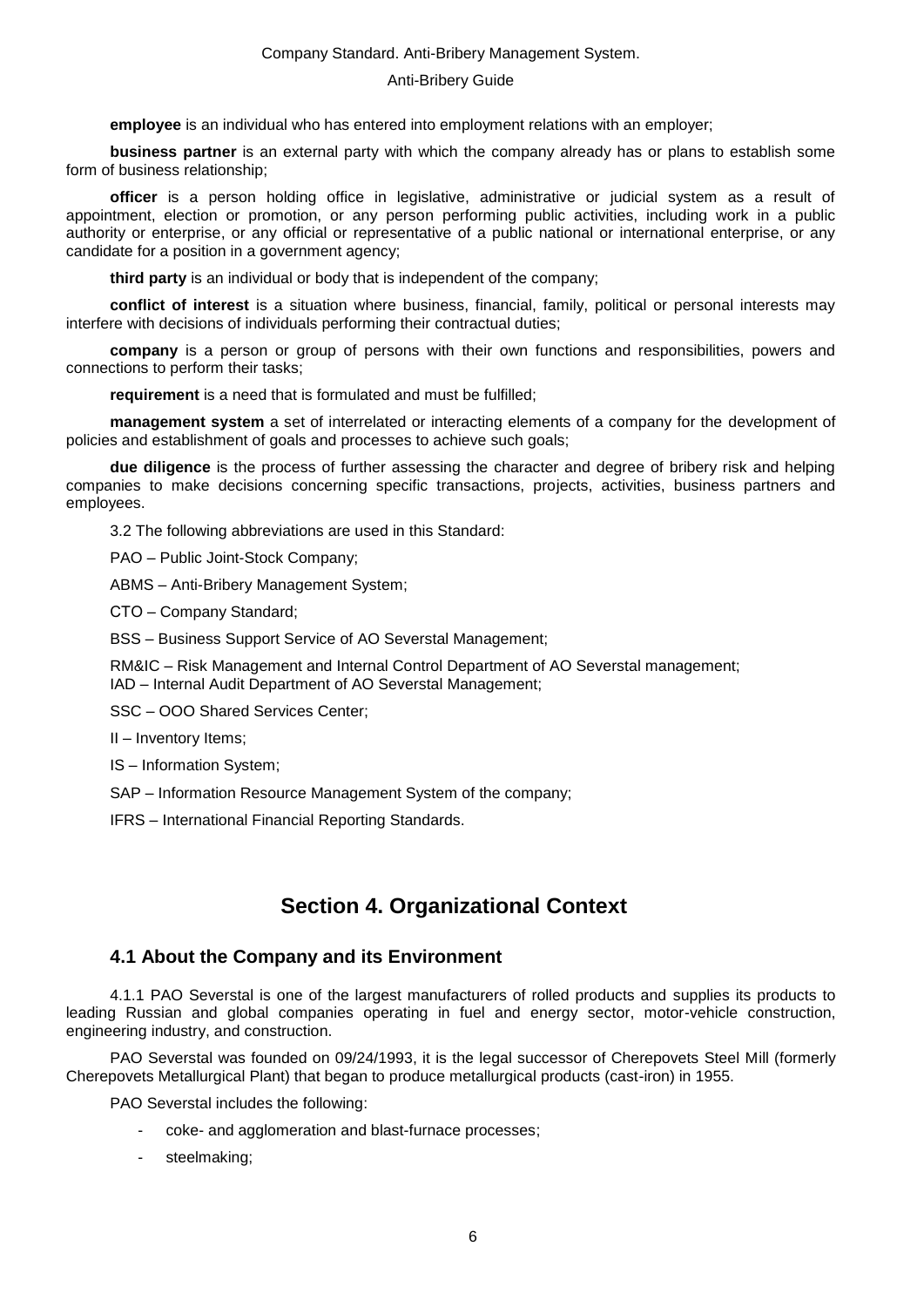- flat products production;
- shape and bar production;
- rolled tubular products production.

The main task of PAO Severstal is to ensure the release of products that meet requirements and expectations of consumers.

4.1.2 The sole executive body of the Company is the Director General. From January 01, 2015 the powers of the Company's sole executive body (Director General) were transferred to the management company AO Severstal Management. All issues related to management of the current activities of the Company are included into the management company's competence, except for issues referred to the competence of the General Shareholders Meeting and the Board of Directors.

4.1.3 Continuous improvement of technological process, introduction of advanced production methods, reconstruction and modernization of production have allowed PAO Severstal to obtain strong position in the markets of Russia, Europe, the CIS, the Middle East, Asia, etc.

4.1.4 There is a problem of global overproduction in the industry that affects the utilization of steelmaking capacities increasing competition in the world market and provoking protectionism. Therefore, the Company adheres to a cautious capital investment policy, maintains previously adopted cost-saving and increasing customers' satisfaction course.

4.1.5 PAO Severstal is a vertically integrated metallurgical and mining company with main assets in Russia. The Company has raw materials from own assets of the Resource division (coking coal and iron ore) located near the Severstal's metallurgical plants. This model naturally protects the Company from seasonal fluctuations in commodity prices and helps maintain very high margins in the industry. The Company has the lowest cost of steel production in the world. The Company's primary focus is the supply of steel to the Russian domestic market and, at the same time, the export of significant product volumes. Metallurgical plants of the Company are well-located in terms of proximity to the main regions of steel consumption in Russia and to export markets. This allows the Company to reroute products between domestic and foreign markets focusing on market dynamics, and benefit from price premiums due to fluctuations in exchange rates. The Company produces a wide range of steel products and is constantly developing new product types with high added value that meet requirements of new generation infrastructure projects

4.1.6 PAO Severstal builds long-term cooperation with clients and works toward continuous improvement of product quality, delivery performance and service quality. In the course of its activities, the Company interects with a number of business partners:

- suppliers and contractors;
- buyers and distributors;
- agents;
- partners with whom it creates joint ventures;
- state and local organizations;
- non-profit agencies, public associations, etc.

Key buyers of PAO Severstal in the domestic market are construction companies, pipe mills, machinery manufacturing plants and energy providers, as well as manufacturers of motor vehicles. The Company's assortment contains a wide range of products of various types.

4.1.7 In the course of its business, PAO Severstal is in constant dialogue with state and municipal organizations. Interaction with government officials is varied. This includes obtaining permits, licensing, interaction with supervisory, customs and tax authorities, local authorities, etc.

4.1.8 The Company is governed by laws of the Russian Federation and other countries, any applicable regulations, as well as internal standards, including "Anti-Bribery Policy of PAO Severstal and Related Legal Entities" (hereinafter the "Policy"), "Business Associates Code of Severstal Group Companies", "Employee Behavior Standard of Severstal Group Companies", etc.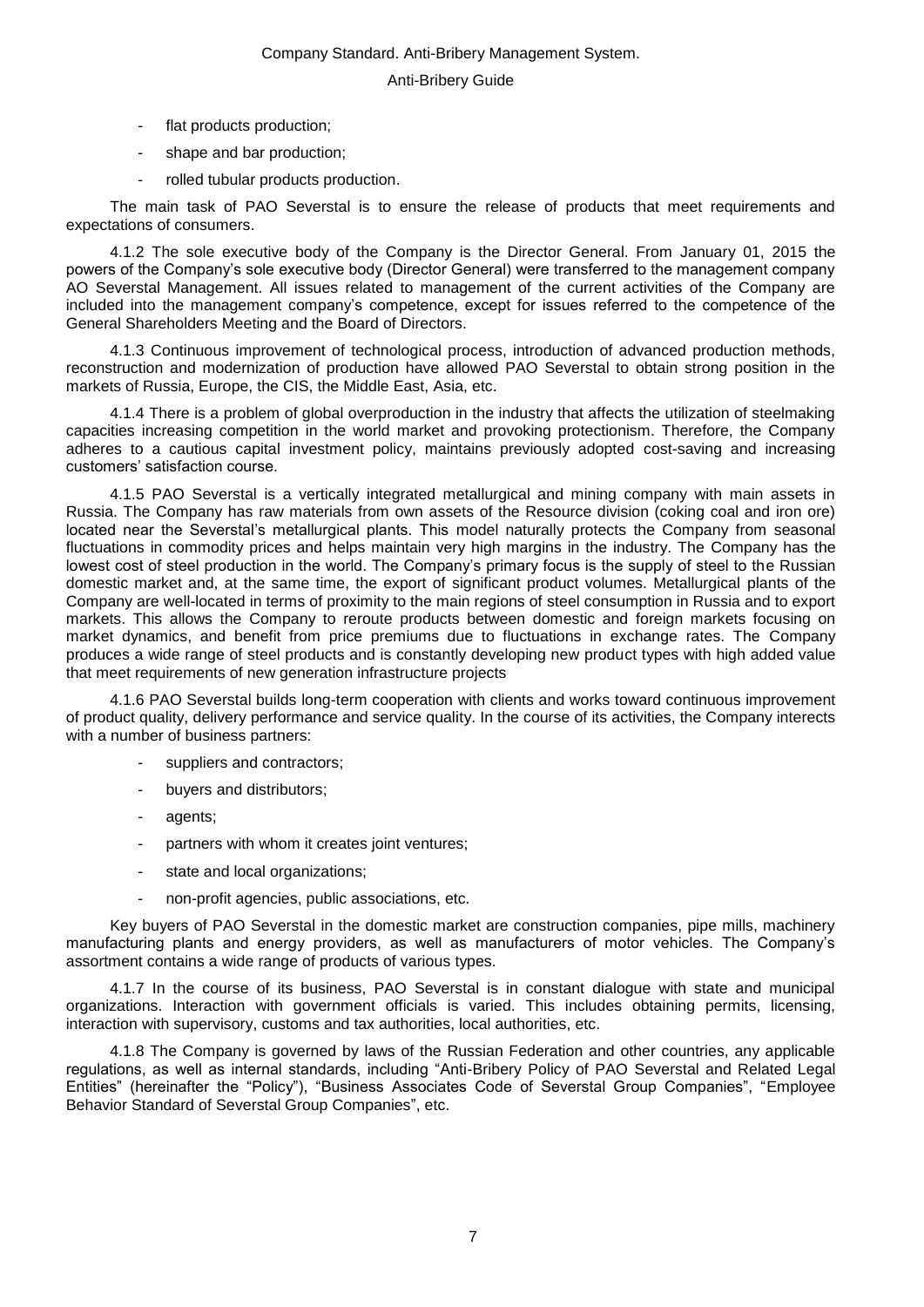### <span id="page-7-0"></span>**4.2 Needs and Expectations of Concerned Parties**

4.2.1 PAO Severstal sees its responsibility in being a reliable partner for concerned parties.

Concerned parties that are consistent with the Anti-Bribery Management System are:

- shareholders and investors;
- suppliers and contractors;
- buyers and distributors;
- government bodies.

4.2.2 Projects with key and prospective clients, equipment reliability management, streaming projects and energy efficiency are priority areas for the Company.

4.2.3 The Company has a strong focus on the local market with clear growth potential and favorable pricing environment established by the following factors:

- construction market is supported by infrastructure projects and growing residential housing sector;

- growing demand of motor and equipment manufacturers against the ongoing localization of foreign automobile companies, state program for railway transport park and farm equipment renewal;

- growing demand for tubular goods for oil-and-gas pipelines construction.

4.2.4 The procurement policy of PAO Severstal is categorical procurement management, which allows forming a systematic approach that contributes to increasing the benefits obtained in the course of procurement of materials, raw materials, equipment and services, while maintaining/improving the overall level of product, service and technologies quality.

4.2.5 The Company interacts with concerned parties in Russia at the federal, regional and local levels. As a global player in the world steel market, the Company takes part in international dialogue on the industry development.

### **4.3 Scope of Anti-Bribery Management System**

<span id="page-7-1"></span>4.3.1 The scope and limits of the Anti-bribery Management System are determined by the "Policy" that establishes requirements for anti-bribery standards of the company and regulates activities of management bodies and employees of the Company.

4.3.2 The "Policy" is applied to PAO Severstal and related legal entities whose reporting is used to prepare consolidated financial statements according to IFRS, including AO Severstal Management pursuant to provisions of the Agreement on delegation of authority of the Company's executive body and management of the Company dd. 01/01/2015.

### <span id="page-7-2"></span>**4.4 Anti-Bribery Management System**

4.4.1 PAO Severstal uses a comprehensive Anti-Bribery Program developed in accordance with the RF legislation, the UK Anti-Bribery Act, as well as other anti-corruption and anti-bribery legislation in force in countries where the Company conducts business.

4.4.2 The comprehensive Anti-Bribery Program regulates the following issues:

- employees behavior;
- principles of relationship with business partners;
- prohibition on transfer and receipt of bribes and corrupt payments;
- financing of political parties;
- gifts and representation expenses;
- sponsorship and charity;
- hiring officials;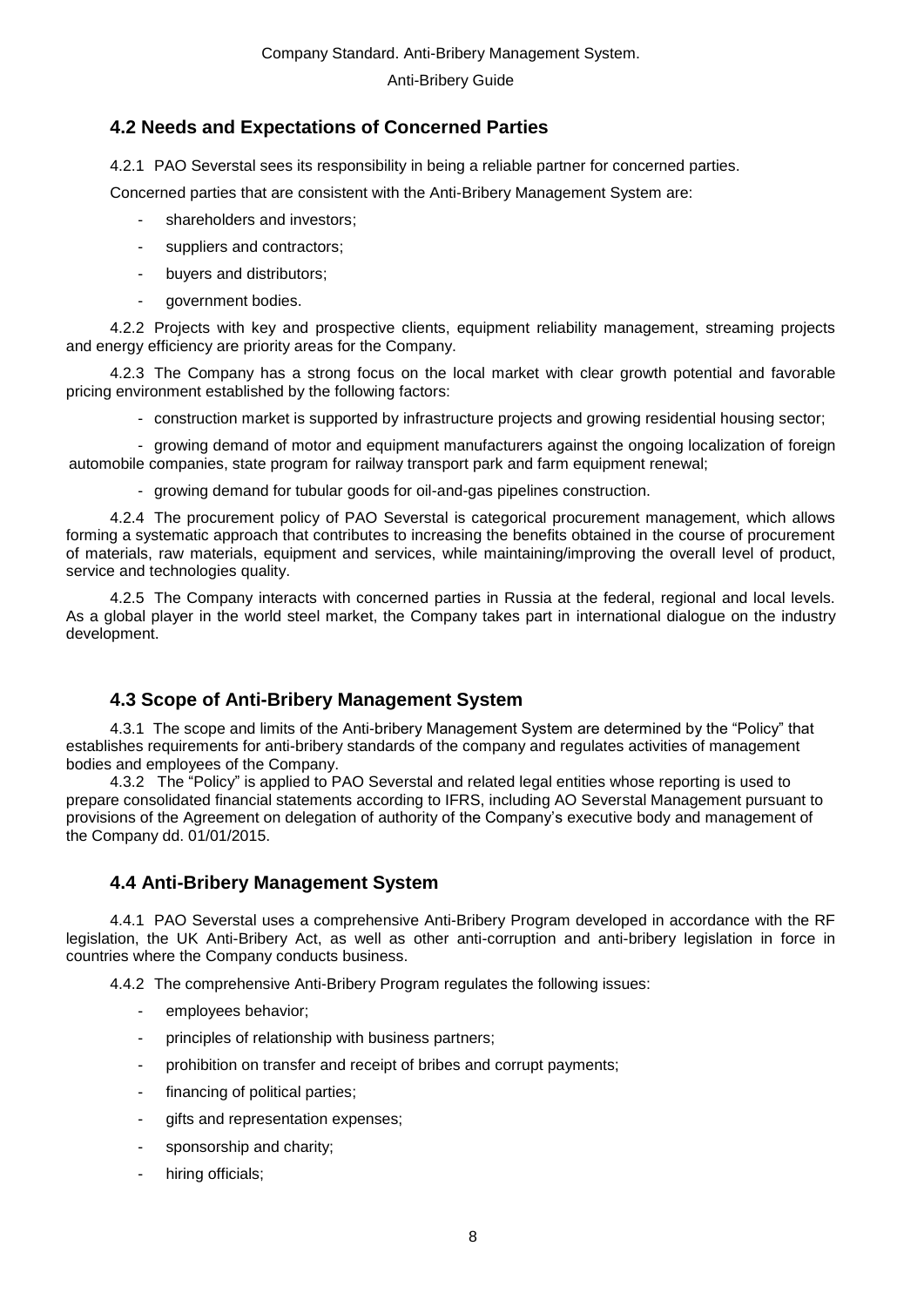- interaction with third parties;
- acquisition of shares in the company, joint ventures, mergers and acquisitions.

### <span id="page-8-0"></span>**4.5 Corruption Risk Assessment**

4.5.1 Risk Management and Internal Control Department performs work on identifying and assessing corruption risks, for that it identifies critical points of every business process, collects and processes risk data, as well as generates consolidated risk reports.

4.5.2 Principal risks of the Company are considered in PAO Severstal's annual report which meets requirements established by the Regulation on Disclosure of Information by Issuers of Equity Securities approved by FFMS Order No. 11-46/пз-н. In addition, RM&IC informs the Board of Directors of key risks of the Company twice a year. The report also includes information on corruption risks.

4.5.3 PAO Severstal's requirements for risk management are set in the Risk management and Internal Control Policy and СТО [00186217-СМК-8.2-35-2017 "Risk-Based Thinking. Risk](normacs://severstal.baza.ntd.ru/8s) Management".

<span id="page-8-1"></span>4.5.4 Risk identification and assessment is performed on the basis of Corruption Risk Assessment Procedure (Attachment B) that establishes criteria for assessing the level of corruption risks, risk classification against the Company's activities and types of operations in the context of business processes.

# **Section 5. Management**

### **5.1 Management and Liabilities**

<span id="page-8-2"></span>5.1.1 The Company's Board of Directors is responsible for implementation of the "Policy" and monitoring compliance with its requirements.

5.1.2 The Company's management initiates periodic corruption risk assessment, at least once every two years. The Head of RM&IC informs the Director General and the Audit Committee of the Board of Directors of results of such assessment and identified risks on a regular basis.

5.1.3 The Director General has a leading role in relation to the Anti-Bribery Management System, including:

- demonstrates commitment to the principle of rejection of corruption and bribery in all forms and manifestations (zero tolerance principle);

- ensures creation and implementation of the Anti-Bribery Management System (ABMS);
- ensures integration of ABMS's requirements into the company's processes;
- provides necessary and sufficient resources for ABMS.

### <span id="page-8-3"></span>**5.2 Anti-Bribery Policy**

5.2.1 Creation of the "Policy" was initiated by the Executive Management of the Company. The Policy is documented and approved by the Board of Directors.

5.2.2 The Company is committed to comply with the [Federal Anti-Bribery Law No. 273-ФЗ-2008,](normacs://normacs.ru/veps) the UK Bribery Act, as well as other anti-corruption and anti-bribery legislation in force in countries where the Company conducts business.

5.2.3 The "Policy" is constantly analyzed for suitability based on changes in legislation, and internal situation related to corruption violations, and it is revised in order to keep it up to date.

5.2.4 Information on each update of the "Policy" is communicated to employees via e-mail sent to the entire company. The resent version of the ["Policy"](https://workspace.severstal.com/CorporateInf/normdocs/Normdocs/%D0%9F%D0%BE%D0%BB%D0%B8%D1%82%D0%B8%D0%BA%D0%B8/%D0%9F%D0%BE%D0%BB%D0%B8%D1%82%D0%B8%D0%BA%D0%B0%20%D0%BF%D1%80%D0%BE%D1%82%D0%B8%D0%B2%D0%BE%D0%B4%D0%B5%D0%B9%D1%81%D1%82%D0%B2%D0%B8%D1%8F%20%D0%25) for the Company's employees is available on the corporate portal. The "Policy" is available on the official website of the Company in [Russian](https://www.severstal.com/files/23362/Severstal_anticorruption_policy_2019_rus.pdf) and [English](https://www.severstal.com/files/23408/Severstal_anticorruption_policy_2019_en.pdf) for business partners and interested persons.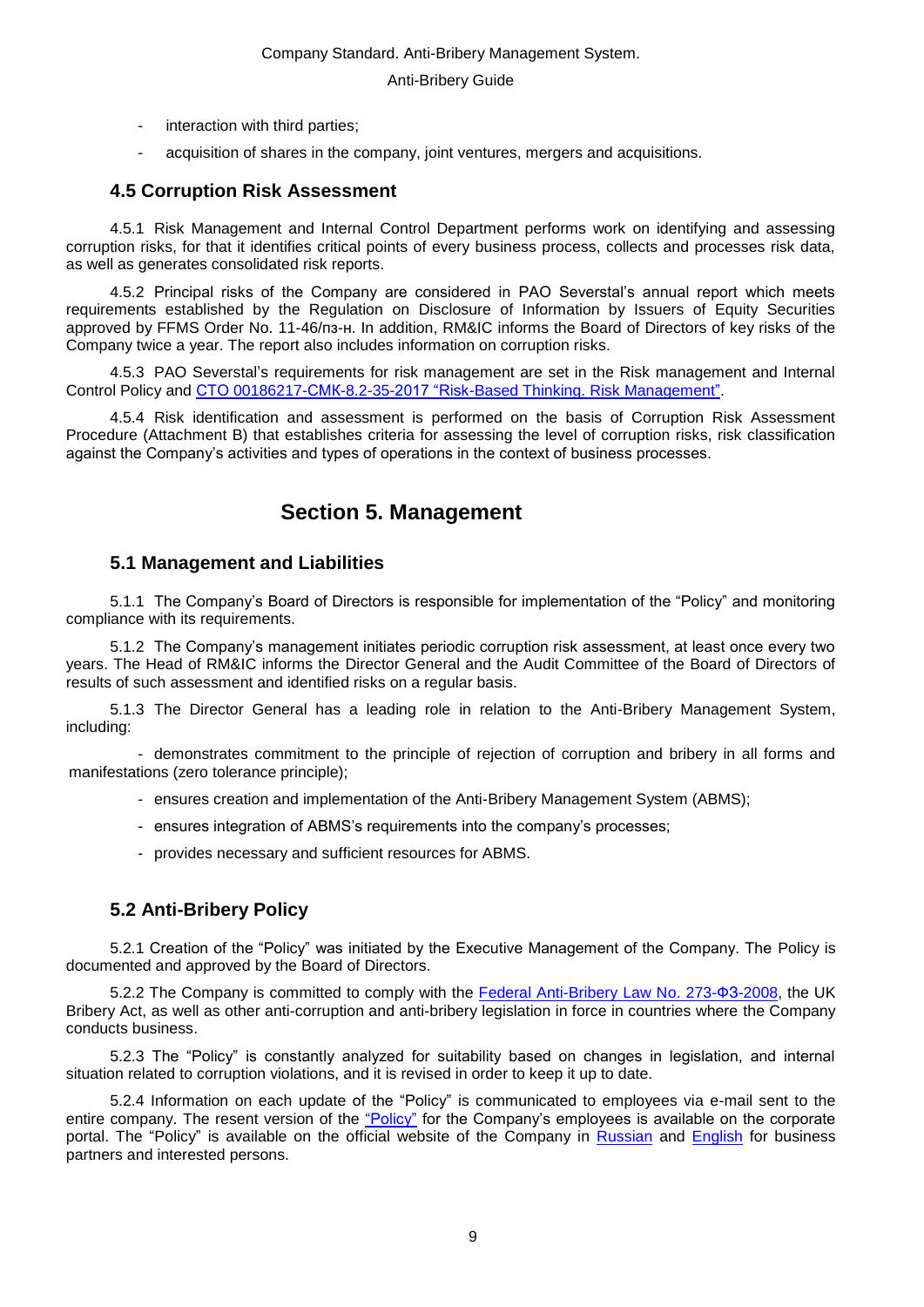### <span id="page-9-0"></span>**5.3 Functional Duties, Responsibility and Authorities of the Company**

5.3.1 Functional duties and responsibility.

5.3.1.1 The Company's Board of Directors is responsible for implementation of the Policy and monitoring compliance with its requirements.

5.3.1.2 The Director General is responsible for implementation of actions specified in clause 5.1.3 of this Standard.

5.3.1.3 The Director General, by his order, appoints RM&IC as a department responsible for operation of the Anti-Bribery Management System in accordance with the requirements of ISO 37001 (see clause 5.3.2 jf this Standard).

5.3.1.4 All employees and members of the Board of Directors of the Company are responsible for understanding, agreeing to and applying the requirements of the Anti-Bribery Management System.

5.3.2 Compliance Division, its authorities and responsibilities.

5.3.2.1 RM&IC is responsible for operation and maintenance of the Anti-Bribery Management System.

5.3.2.2 RM&IC is directly responsible for:

- risk identification and assessment;
- updating the "Policy";
- control over compliance with the "Policy";
- anti-bribery training;
- registration of gifts and charitable programs.
- 5.3.2.3 RM&IC coordinates activities of other departments in terms of:
	- informing all newly hired employees of provisions of the "Policy";
	- assessing third parties for the presence of high risk factors;
	- assessing former and current officials to evaluate conflict of interest.

<span id="page-9-1"></span>5.3.2.4 The Head of RM&IC informs the Director General and the Audit Committee of the Board of Directors of key risks of the Company, including corruption risks, on a regular basis.

# **Section 6. Planning**

### **6.1 Actions to Address Risks and Opportunities**

<span id="page-9-2"></span>6.1.1 When planning actions within the ABMS, the Company considers circumstances described in clause 4.1 of this Standard, requirements of concerned parties, discussed in clause 4.2 of this Standard, and risks that are identified in accordance with clause 4.5 of this Standard, in order to:

- ensure that the Anti-Bribery Management System achieves its goals;
- monitor the effectiveness of the Anti-Bribery Management System;
- ensure continual improvement.

6.1.2 Actions within the ABMS are built into the core business processes of the Company and are performed by a number of departments specified in clause 7.1 of this Standard.

### <span id="page-9-3"></span>**6.2 Anti-Bribery Goals and Planning to Achieve Such Goals**

6.2.1 Key goals of the ABMS built into the "Policy":

- ensuring the compliance of the Company's business with the current anti-bribery legislation;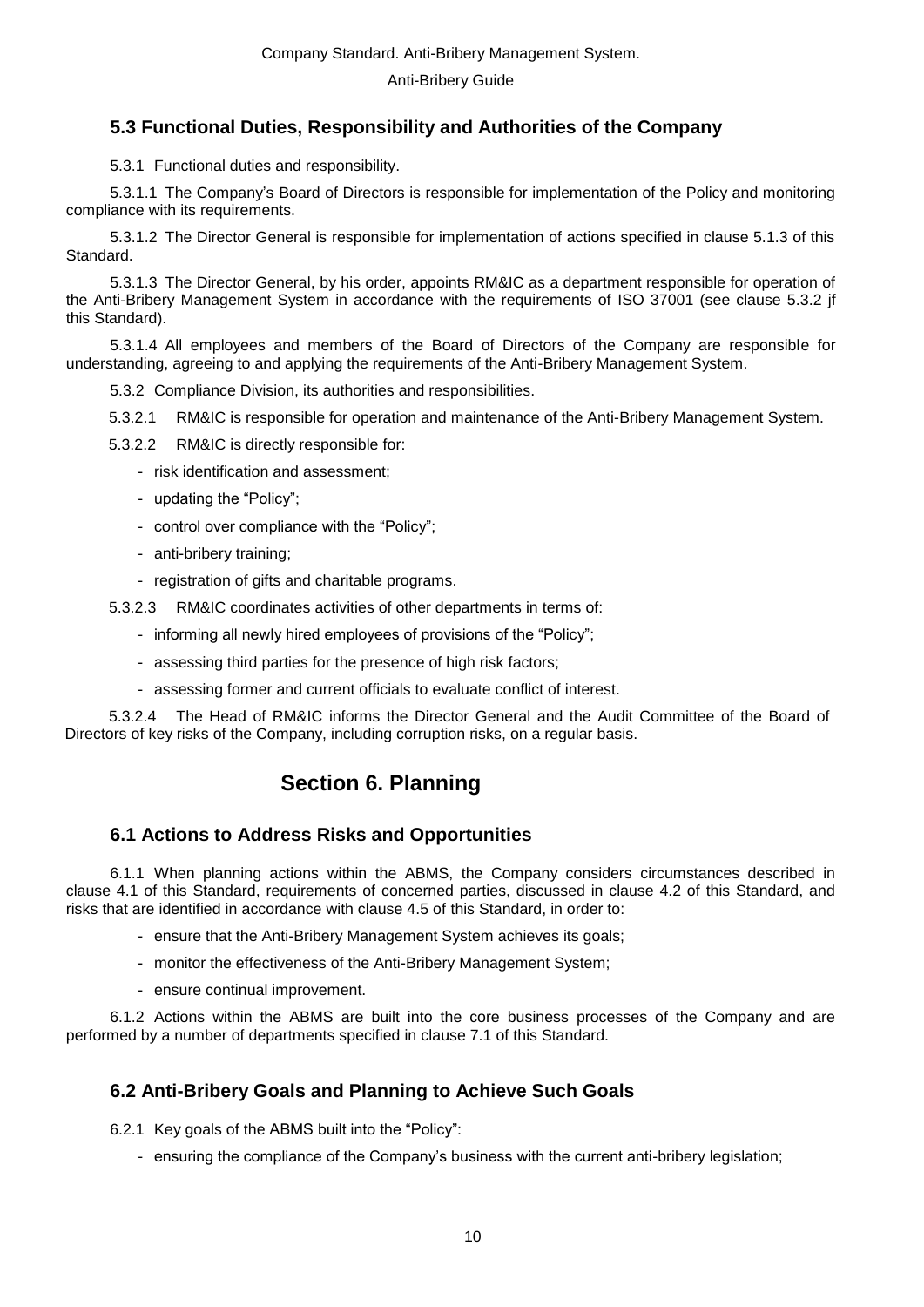- reduction of corruption risks.

6.2.2 Complex Anti-Bribery Program aimed at continuous internal improvements in the Company supports the implementation of key goals.

<span id="page-10-0"></span>6.2.3 A complete list of anti-bribery goals is documented in Attachment A. These goals serve as metrics for periodic (once a year) monitoring of their achievement, tracking their adequacy and relevance, as well as assessing the correctness of decisions taken to expend and develop the Anti-Corruption Management System.

# **Section 7. Support**

#### **7.1Resources**

<span id="page-10-1"></span>7.1.1 The Company has provided necessary resources for effective operation of the Anti-Bribery Management System. Its structure includes employees of the following departments responsible for individual ABMS elements:

1.1.1 Risk Management and Internal Control Department is responsible for operation of the ABMS (see clause 5.3.2.2 of this Standard).

1.1.2 Business Support Service, at the request of authorized persons and in accordance with regulatory documents, performs inspections of current and potential counterparties of the Company (see clause 8.2 of this Standard).

1.1.3 Treasury Department is responsible for control of payments and other financial operations, as well as for the use of corporate bank cards (see clause 8.3 of this Standard).

1.1.4 Human Resources Department is responsible for hiring employees with appropriate competencies, training and development (see clause 7.2, 7.3 of this Standard), and for handling employees' complaints regarding attempts, suspicions and facts of bribery.

1.1.5 IAD performs inspection of compliance with provisions of the legislation and internal anti-bribery policies of the Company.

### <span id="page-10-2"></span>**7.2 Competence**

7.2.1 General terms

7.2.1.1 Requirements for employees' competence:

- knowledge of anti-bribery legislation;
- knowledge of mechanisms (methods) of anti-bribery activities;
- annual internal training on the "Policy";
- training in accordance with ISO 37001 "Anti-Bribery Management System".

7.2.1.2 Heads of structural divisions and Human Resources Department that interacts with all structural divisions of PAO Severstal are responsible for training and advanced training of employees in PAO Severstal.

7.2.2 Hiring process

7.2.2.1 When employed in the Company, all employees, against signature, are familiarized with the "Employees' Conduct Standard", the "Policy", position description, internal policies and procedures and other mandatory documents.

7.2.2.2 Specific positions require psychophysiological testing (PPT).

Within PPT candidates are tested by the following factors: affiliation with criminal structures, compromising grounds of dismissal from previous jobs, affiliation with counterparties or competitors, etc.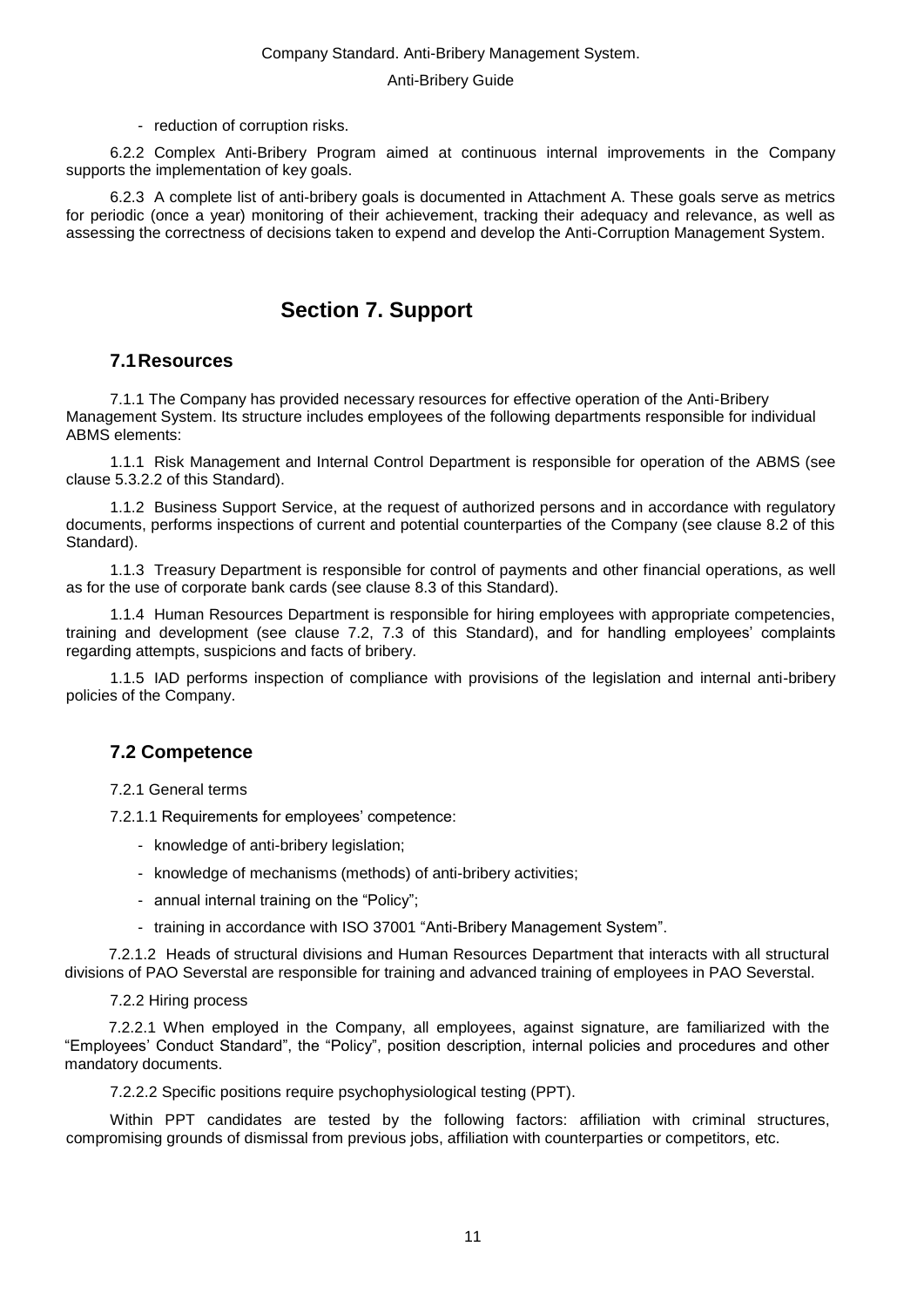### **7.3 Knowledge and Training**

<span id="page-11-0"></span>7.3.1 PAO Severstal has developed an online course "", which is intended for managers, specialists and clerks and is conducted once a year. The training course is updated from time to time in response to changes in external and internal environment.

The course includes mandatory confirmation of the employee's readiness to strictly comply with requirements of the "Policy" (electronic mark, if not filled in, the course is considered invalid).

7.3.2 Within the course, along with familiarization with the "Policy", the following practical cases are considered: bribery occurrence circumstances, bribery identification and possible actions in response to extortion and bribe offerings. In addition, there is information on consequences of non-compliance with the Policy's requirements, both for the Company and for individual employees.

The course also contains information on how and to whom an employee can report attempts, suspicions and facts of bribery.

7.3.3 The Company provided employees with an opportunity to receive prompt advice from course experts, RM&IC employees. Experts' contact information is available on the corporate website of the Company.

7.3.4 Each employee is informed of the requirement to complete the course upon hiring. In addition, a notice on periodic completion of the course is sent annually. There is the "My Training and Development" section in SAP the Personal Account of each employee, all training events can be found within event catalog.

7.3.5 Departments directly involved in anti-bribery procedures (clause 7.1 of this Standard) undergo additional training to meet competence requirements specified in clause 7.2.1.1 of this Standard.

7.3.6 Business partners and other interested parties are informed of the anti-bribery program on the company's official website in the "Sustainable Development" section where any user can read the "Business [Partnership Code"](https://www.severstal.com/files/23362/%D0%9A%D0%BE%D0%B4%D0%B5%D0%BA%D1%81%20%D0%B4%D0%B5%D0%BB%D0%BE%D0%B2%D0%BE%D0%B3%D0%BE%20%D0%BF%D0%B0%D1%80%D1%82%D0%BD%D0%B5%D1%80%D1%81%D1%82%D0%B2%D0%B0%20%D0%9F%D0%90%D0%9E%20%D0%A1%D0%B5%D0%B2%D0%B5%D1%80%D1%81%D1%82%D0%25) and the ["Policy".](https://www.severstal.com/files/23362/Severstal_anticorruption_policy_2019_rus.pdf)

When concluding agreements with business partners (including those acting in the name and on behalf of the company), the initiator must include anti-bribery clause in the text of the agreement, establishing anti-bribery obligations of both parties. Omission of the anti-bribery clause is subject to the agreement by the head/responsible functional director in each case after consultation with the Legal Department. When the antibribery clause is not included into the agreement it should be reported to the Business Support Service if there is a corruption risk associated with the relevant contract or counterparty.

### <span id="page-11-1"></span>**7.4 Information Exchange**

7.4.1 Internal information distribution is the receipt, transfer and exchange of information related to operation of the Anti-Bribery Management System. The purpose of internal information exchange is to be a source of improvement of the Company's anti-bribery environment.

7.4.2 Information on basic ethic standards of the Company is mandatory and must be communicated to concerned parties in accordance with Table 1.

| Table 1 |
|---------|
|---------|

| <b>Concerned Parties</b>                                                            | Information                                                                                                                      | <b>Information Distribution Method</b>                                        |
|-------------------------------------------------------------------------------------|----------------------------------------------------------------------------------------------------------------------------------|-------------------------------------------------------------------------------|
| <b>Employees of the Company</b>                                                     | Employee Behavior Standard;<br>The "Policy";<br>Order on Gifts Registration,<br>Sponsor and Charitable<br>Programs;<br>Hot Line. | Available on the internal<br>corporate portal in Russian                      |
| Counterparties, state and<br>regulatory authorities, and other<br>concerned parties | <b>Business Partnership Code;</b><br>The "Policy"                                                                                | Available on the official website<br>of the Company in Russian and<br>English |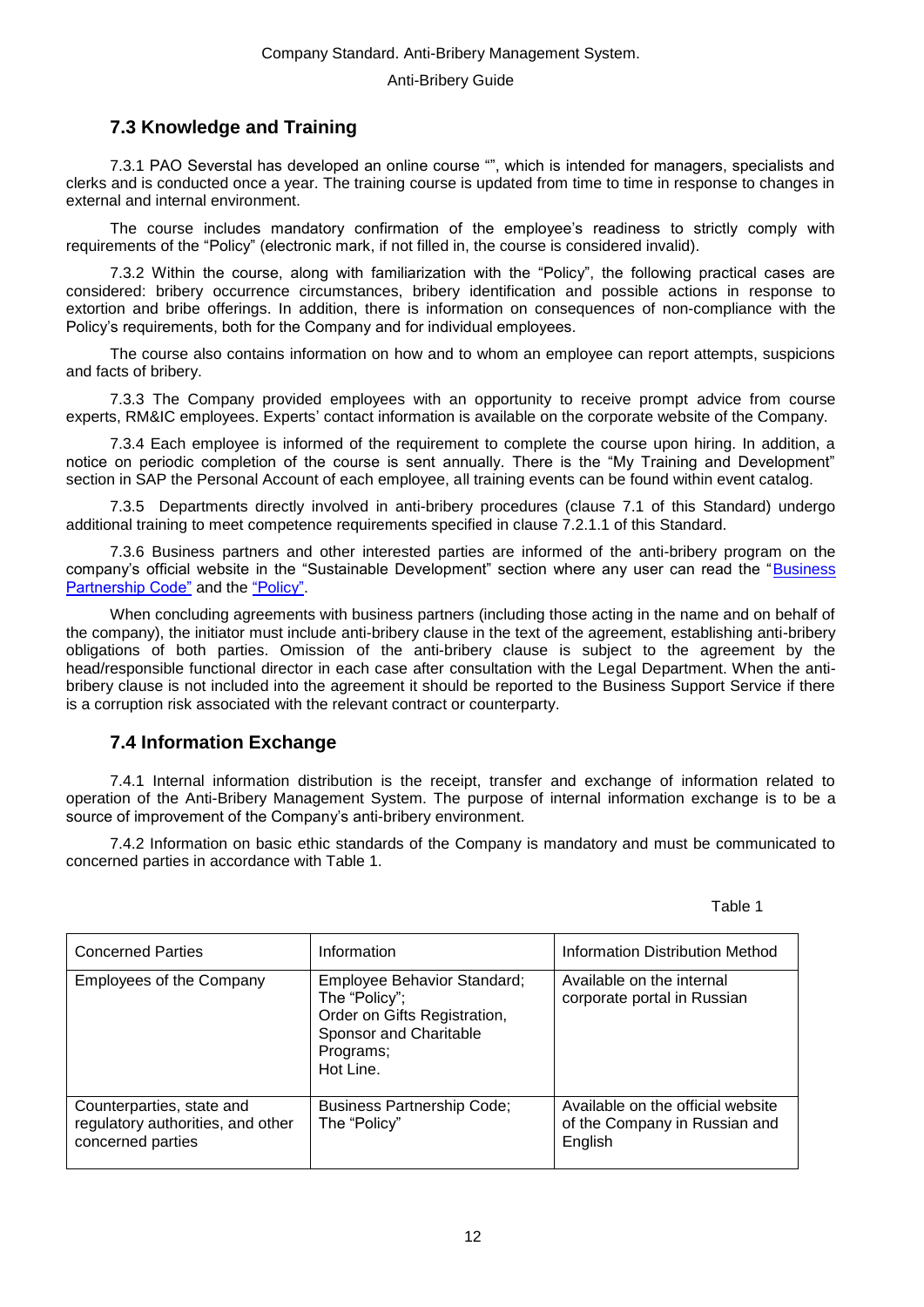### **7.5 Information Documentation**

<span id="page-12-1"></span><span id="page-12-0"></span>7.5.1. Requirements for the construction, presentation, design, content and designation of documented information are established in regulatory and administrative documentation of the Company.

# **Section 8. Operation**

### **8.1 Operational Planning and Control**

<span id="page-12-2"></span>8.1.1 The Company has developed and implemented processes aimed at achieving goals specified in Attachment A.

8.1.2 These processes include specific controls described in clauses 8.2-8.10 of this Standard and assigned to the respective divisions described in clause 7.1 of this Standard.

8.1.3 Operating criteria for these processes, process control mechanisms, as well as documented information storage procedure are described in internal regulatory documents listed in clauses 8.2-8.10 of this Standard.

### <span id="page-12-3"></span>**8.2 Due Diligence**

8.2.1 The Company implements due diligence procedures that allow to assess the nature and degree of the corruption risk in relation to specific transactions, projects, activities, business partners and certain categories of employees.

8.2.2 In order to minimize bribery risks, third parties with whom the Company conducts or plans to conduct business must undergo an assessment procedure, namely:

integrity test for counterparties that might be selected based on tender results (regulated by [СТО](normacs://severstal.baza.ntd.ru/AS?dob=43940.892639&dol=43945.484884)  ["Procurement Activities Management" \(approved by Order No. П-ОД-700-00-19-36 dd. 09/06/2019\)](normacs://severstal.baza.ntd.ru/AS?dob=43940.892639&dol=43945.484884).

check of counterparties for signs of bribery risks (regulated by Methodology for Checking Counterparties for Signs of Bribery Risks (approved by Order ОРД/7000-15-000010 dd. 10/27/2015).

8.2.3 Check of officials for conflict of interest is performed when they are hired or when concluding independent contractor agreements. The Company's employees that were officials previously must confirm that they have no conflict of interest in performance of their official duties annually, within 5 years from the date of completion their work as an official.

8.2.4 In order to implement the zero bribery tolerance principle, improve the quality of personnel decisions, develop anti-bribery competence of employees and embed anti-bribery behavior in the company, complex psychophysiological polygraph testing (PPT) is performed (regulated by Complex Psychophysiological Testing Policy of PAO Severstal and related legal entities).

Data on results of PPT is transferred to managers (that sent employees for testing) in order to make appropriate decisions.

### <span id="page-12-4"></span>**8.3 Financial Control**

8.3.1 The Company has a financial control system over payments and other financial transactions that may have potential bribery nature.

8.3.2 The payment process is structured in such a way that employees, as part of their duties, cannot simultaneously initiate and approve payments.

8.3.3 The Company has implemented the "Authorization Matrix" that provides for approval levels for highrisk transactions depending on the position held (approval/decision-making).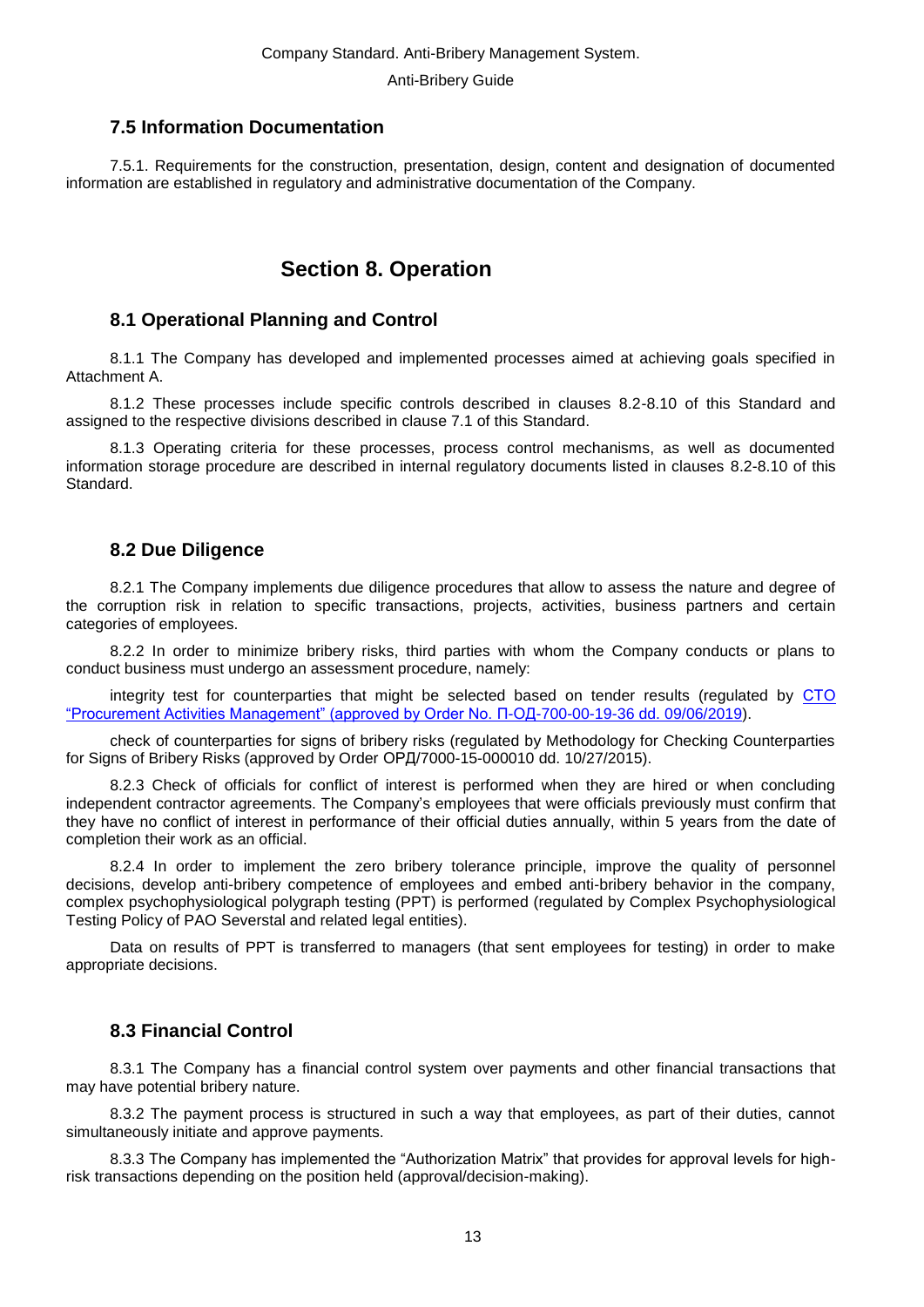#### Anti-Bribery Guide

8.3.4 Payable items are subject to approval in SAP by the SSC Currency Control Group specialist (for payments to non-residents), the SSC Tax Control Group specialist (for payments of residents' services).

8.3.5 The signing process of electronic and other payment instruments in the Bank-Client System is carried out using two digital signatures assigned to different employees.

8.3.6 When authorizing payment items, the SSC verifies the availability of originals of supporting documents for 100% of items. In addition (for PAO Severstal), all items over 10 million rubles are checked for compliance of data specified in the primary document against data in the payment item.

8.3.7 PAO Severstal does not use cash in settlements with business partners and employees. Employees receive corporate bank cards that allow performing debit operations on the Company's card account to pay for travel and representation expenses, as well as inventory items within the agreed budget. The employee must account for all funds spent from the card. All documents confirming such expenses must be submitted to the SSC front office along with advance report within the established timeframe.

8.3.8 PAO Severstal conducts external and internal audits of financial and economic activities regularly, as well as continuously monitors the completeness and correctness of all business transactions in accounting, and compliance with requirements of applicable legislation and internal regulatory documents of the Company, including principles and terms established by the "Policy".

### <span id="page-13-0"></span>**8.4 Non-Financial Control**

8.4.1 PAO Severstal has a non-financial control system aimed at mitigation of bribery risks that includes a number of procedures.

8.4.2 In order to minimize bribery risks, third parties with whom the Company conducts or plans to conduct business must undergo an assessment procedure (for more details, see clause 8.2 of this Standard). BSS counterparty check is performed at the request of concerned business unit (primarily the Sale of Raw Materials and Procurement Department), re-check of existing counterparties is performed at least once every 18 calendar months.

8.4.3 In accordance with the "Procurement Activities Management" Standard, the need of acquisition is assessed upon approval and implementation of procurement of goods and services, taking into account the feasibility: compliance of procurement with the budget does not mean that such procurement is needed unconditionally. The feasibility is assessed by all participants of the procurement process at all stages of approval, it reduces the corruption and bribery component of the transaction.

8.4.4 Procedures for counterparty selection are transparent and performed using special software, SRM. The decision on counterparty selection (tender protocol, request for quotation protocol, selection from one source protocol, reduction protocol) is agreed by members of the tender committee and approved by the chairman of the tender committee within the Company's electronic document management systems (YADRO, SRM) in accordance with the approval matrix for selection of suppliers of goods and services.

8.4.5 One and the same employee does not have the right to authorize purchase and its acceptance (receipt). If an employee makes order and accepts inventories, works/services, purchase authorization is carried out by his/her line manager or a superior.

8.4.6 The Authorization Matrix provides for division of responsibility for high-risk transactions depending on the level of the position (approval/decision-making).

8.4.7 All information on counterparties, tenders, prices, and terms of contracts is stored in SAP.

In pursuance of the Information Security Policy, SAP implements protection against unauthorized access to data. To access the IS all users must authorize (enter the system under assigned login and password) so that their activities in IT systems can be uniquely identified. Procedure for password creation, change and use is described in the Password Protection in Severstal Corporate Information System Policy.

In addition, SAP has access restriction depending on the performance of employees' duties and functionality. Request for authorities in SAP is performed automatically via SAP GRC AC module, where several process steps described in the Account Management in SAP Regulations are performed.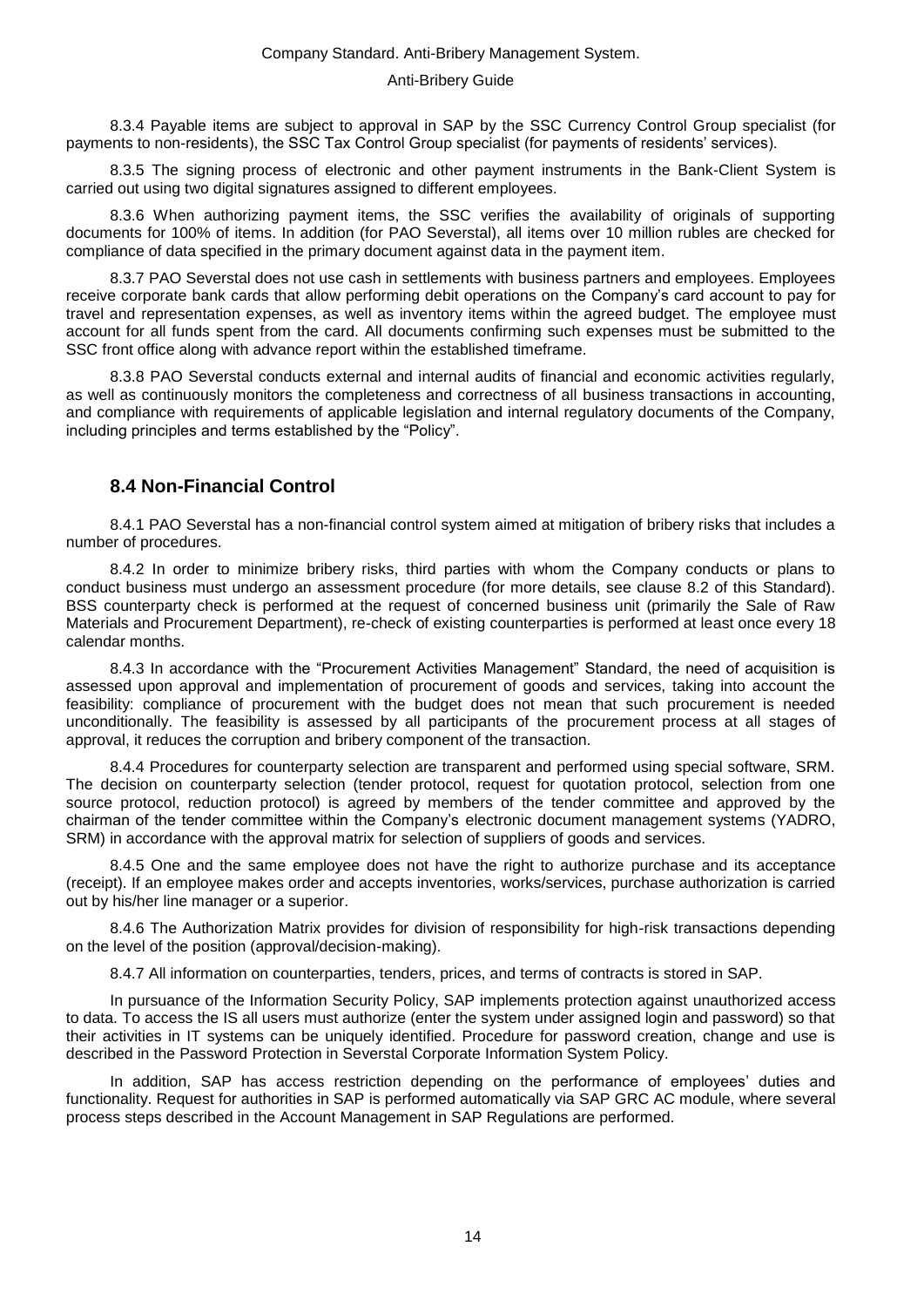### <span id="page-14-0"></span>**8.5 Implementation of Anti-Bribery Control by Controlled Entities and Business Partners**

8.5.1Implementation of anti-bribery mechanism by controlled entities.

8.5.1.1 The "Policy" applies to related legal entities whose financial statements are used to prepare PAO Severstal's consolidated financial statements in accordance with IFRS.

8.5.2 Implementation of anti-bribery mechanism by business partners not controlled by the Company.

8.5.2.1 In relations with business partners, PAO Severstal undertakes active measures to prevent bribery both on behalf of and in relation with the Company. In this regard PAO Severstal expects its counterparties to join efforts to prevent bribery incidents, as well as communicate all suspicions of corrupt behavior.

8.5.2.2 As part of procedures described in clause 8.2 of this Standard, PAO Severstal requests information on anti-bribery measures from counterparties, sends a questionnaire on availability of anti-bribery procedures, requests such documents as Anti-Bribery Policy (or similar) and Code of Business Conduct/Code of Conduct (if applicable).

### <span id="page-14-1"></span>**8.6 Anti-Corruption Obligations**

8.6.1 All standard agreements of the Company include an anti-bribery clause according to which the business partner undertakes to comply with best international anti-bribery practices and act accordingly throughout the term of the agreement, guarantees the implementation of anti-bribery procedures and the absence of corruption factors associated with conclusion and execution of the Company's agreement. In addition, in the [Business Partnership Code](https://workspace.severstal.com/CorporateInf/normdocs/Normdocs/%D0%9A%D0%BE%D0%B4%D0%B5%D0%BA%D1%81%D1%8B/%D0%9A%D0%BE%D0%B4%D0%B5%D0%BA%D1%81%20%D0%B4%D0%B5%D0%BB%D0%BE%D0%B2%D0%BE%D0%B3%D0%BE%20%D0%BF%D0%B0%D1%80%D1%82%D0%BD%D0%B5%D1%80%D1%81%D1%82%D0%B2%D0%25) available on the official website, the Company states that it expects its partners to discourage bribery and corruption incidents.

### **8.7 Gifts, Hospitality, Voluntary Donations and Similar Material Rewards**

<span id="page-14-2"></span>8.7.1 Procedures governing the receipt/delivery of gifts, voluntary donations and sponsor support are described in the "Policy", as well as in Anti-Bribery and Change in Value of Registrable Gifts Orders available on the corporate portal.

8.7.2 The above documents include conditions under which it is permissible to give/receive gifts, provide sponsorship and charitable assistance, as well as the threshold value of gifts above which an employee must inform the Company of such gifts in the appropriate register.

8.7.3 Register of received/given gifts, as well as sponsorship and charitable assistance is located on the Company's portal in a special software product. Any employee can enter information about gifts in the register.

### <span id="page-14-3"></span>**8.8 Management in Case of Inadequacy of Anti-Bribery Control**

8.8.1 If facts of bribery or corruption are revealed, authorized persons of PAO Severstal have the right to terminate relationships with the relevant counterparties.

8.8.2 A tender procedure participant can be excluded from consideration in the event the BSS provides a negative opinion on the counterparty's check (including high corruption risks).

### <span id="page-14-4"></span>**8.9 Growing Concerns**

8.9.1 PAO Severstal has several communication channels where employees can provide information on attempts, suspicions and facts of bribery and corruption:

А) Contacting the Ethics Committee via:

- sending a message to the e-mail of the Ethics Committee;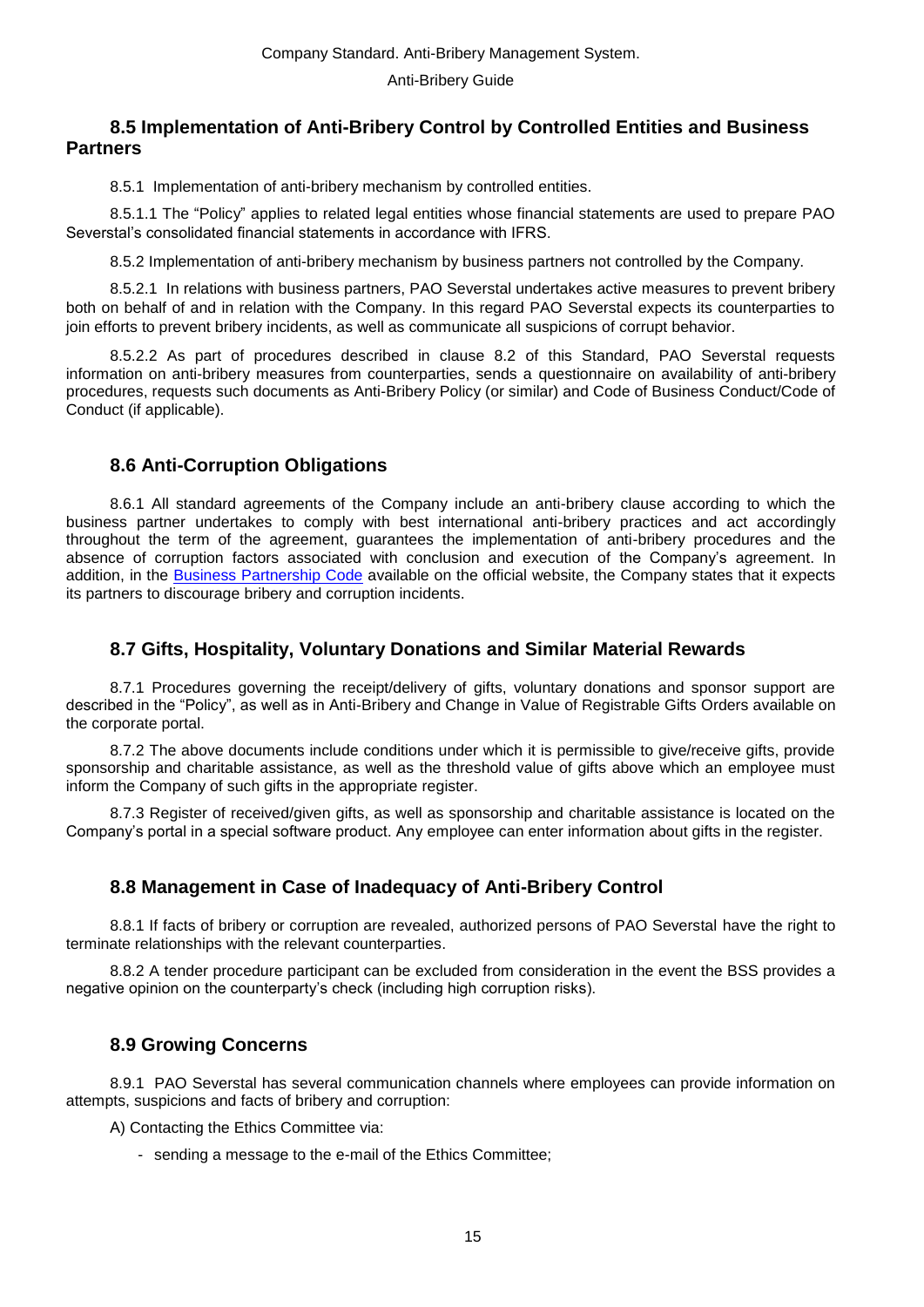#### Anti-Bribery Guide

- sending a message to the physical mailbox of the Ethics Committee.
- Б) Contacting the Hotline via:
	- text message;
	- phone;
	- e-mail;

- special electronic form on the corporate portal, including directly to an independent director, the Chairman of the Audit Committee of the Board of Directors.

В) Contacting the BSS via:

- fax;
- phone;
- e-mail
- personally.

All interested parties can find information about these methods of communication on the corporate portal and the official website of the Company.

8.9.2 Confidentiality of messages is ensured by the fact that access to incoming messages is limited to a small group of persons processing said messages. At the same time, the processing group does not transfer applicants' data.

### <span id="page-15-0"></span>**8.10 Bribery Problems Investigation and Settlement**

8.10.1 Information for further investigation of attempts, suspicions and facts of bribery and corruption is provided via channels specified in clause 8.9 of this Standard.

8.10.2 All complaints related to violation of the "Policy" and Behavior Standard are considered at Ethics Committee Meetings in the manner described in Rules and Procedures of Ethics Committee approved by Chairman of the Board of Directors on 04/19/2017.

If the Ethics Committee (after reviewing submitted complaint) decides that the circumstances described in such complaint can be qualified as bribery or corruption, then it is reported to the Head of IAD who, in turn, notifies the Board of Directors of the situation trough the Audit Committee of the Board of Directors.

Secretary of the Ethics Committee informs the Company's officials, state and municipal authorities, authorized to consider and decide on taking government action against employees that committed violations, about information on unethical actions identified during the review of the complaint that violate the current legislation.

8.10.3 The BSS provides employees with assistance in preparation of complaints and messages to authorized governmental authorities.

8.10.4 Corrupt practices are investigated by authorized governmental authorities.

<span id="page-15-1"></span>8.10.5 Support of investigation of criminal corrupt practices is performed by the BSS officers (interaction, delivery of information, query responses, etc.).

# **Section 9. Performance Assessment**

### **9.1 Monitoring, Estimation, Analysis and Assessment**

<span id="page-15-2"></span>9.1.1 When conducting the Company's internal audit, IAD and RM&IC monitor compliance with requirements of the "Policy". Results of such monitoring are reported to the Board of Directors on a regular basis at least once a year.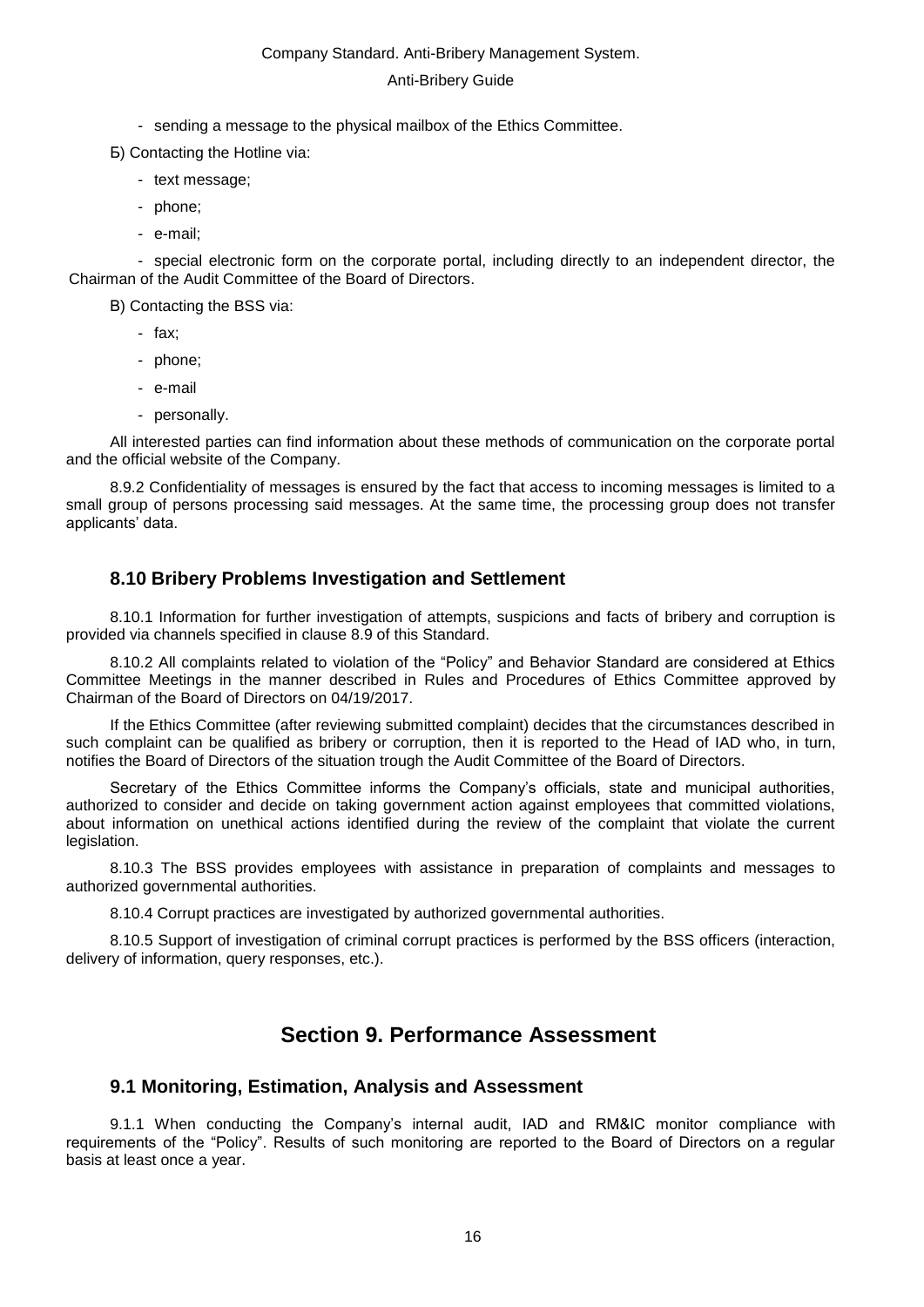### <span id="page-16-0"></span>**9.2 Internal Audit**

9.2.1 IAD conducts internal audits in the Company.

9.2.2 The Head of IAD is functionally subordinated to the Board of Directors of the Company and administratively to the sole executive body of the Company.

9.2.3 The Head of IAD has the right to interact with the Board of Directors of the Company and, on his own initiative, inform the Board of Directors of issues (and proposals on resolution of such issues) arising in the course of performance of IAD's functions, as well as disclose this information to the sole executive body of the Company.

9.2.4 One of the key IAD's tasks is to monitor compliance with provisions of the legislation and the Company's internal policies related to anti-bribery management and compliance with the Company's Employee Behavior Standard.

9.2.5 Inspections are carried out by IAD's employees with necessary knowledge, skills and other competences.

9.2.6 Audit results are documented and storage in the TeamMate software.

### <span id="page-16-1"></span>**9.3 Management Review**

9.3.1 RM&IC, BSS, as well as other departments involved in the process, periodically initiate meetings with senior management and the governing body in order to discuss anti-bribery program issues. The following is discussed at these meetings:

- anti-bribery program results (including psychophysiological testing results);
- measures to improve the effectiveness of anti-bribery program;
- <span id="page-16-2"></span>- changes in internal and external environment of the Company.

# **Section 10. Improvement**

10.1 Adequacy and effectiveness of the Anti-Bribery Management System is assessed on a regular basis via several methods: IAD's analysis and management review.

10.2 Results and conclusions of such assessments are used to improve the Anti-Bribery Management System.

10.3 PAO Severstal constantly improves the effectiveness of the Anti-Bribery Management System by improving the "Policy", developing new or improving existing procedures included into the comprehensive antibribery program.

| <b>Subdivision - Designer</b> |                          | <b>AO Severstal Management</b><br><b>Risk Management and Internal Control</b>                   |                  |  |  |  |
|-------------------------------|--------------------------|-------------------------------------------------------------------------------------------------|------------------|--|--|--|
|                               |                          | <b>Department</b>                                                                               |                  |  |  |  |
| Document Designer             |                          | V.V. Petukhov, Manager, phone (8202) 53-21-                                                     |                  |  |  |  |
|                               |                          | 68                                                                                              |                  |  |  |  |
|                               |                          | Information on the expert performing technical examination (regulatory document control) of the |                  |  |  |  |
| Company's draft standard      |                          |                                                                                                 |                  |  |  |  |
| <b>Position</b>               | <b>Surname, initials</b> | Date                                                                                            | <b>Signature</b> |  |  |  |
| Manager (MS Documentation     | Yu.Yu.                   | 05/14/2020                                                                                      |                  |  |  |  |
| Management)                   | Shchelchkova             |                                                                                                 |                  |  |  |  |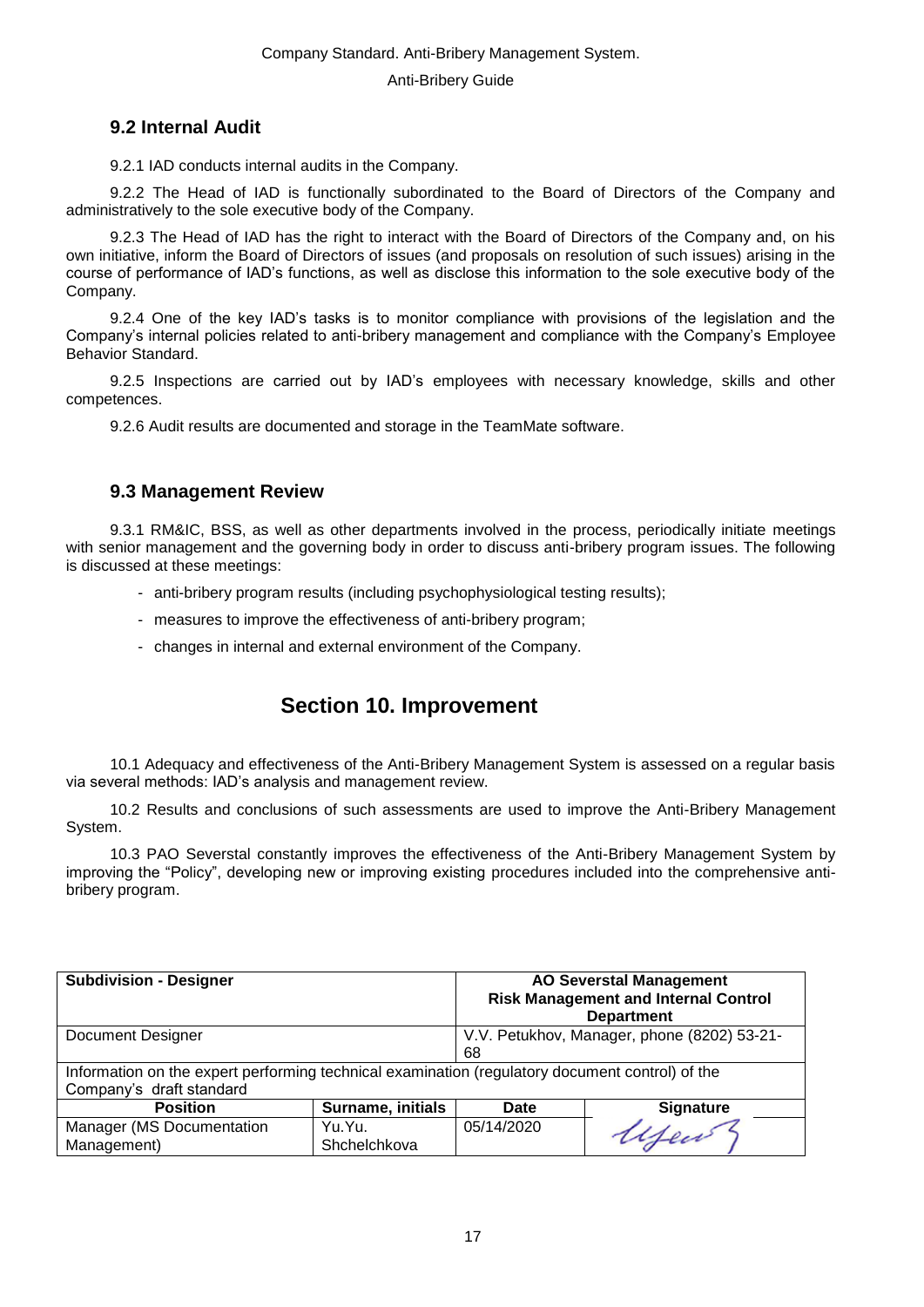Anti-Bribery Guide

### **Attachment A (mandatory) Anti-Bribery System Metrics**

<span id="page-17-0"></span>

|                 | <b>Anti-Bribery System Elements</b>                                                                                                                                                              |
|-----------------|--------------------------------------------------------------------------------------------------------------------------------------------------------------------------------------------------|
| 1.              | <b>Policies and Procedures</b>                                                                                                                                                                   |
| 1.1             | The Company applies the "Policy" that complies with requirements of anti-bribery legislations and<br>current assessment of the Company's risks.                                                  |
| 1.2             | There are procedures developed in order to control the application of the "Policy".                                                                                                              |
| 1.3             | The "Policy" and anti-bribery procedures have been translated into foreign languages used in the<br>Company.                                                                                     |
| 1.4             | The "Policy" and anti-bribery procedures are available for all employees of the Company.                                                                                                         |
| 2.              | <b>Subdivision Responsible for the Anti-Bribery Program</b>                                                                                                                                      |
| 2.1             | Subdivision responsible for the anti-bribery program is 100% formed.                                                                                                                             |
| 2.2             | 100% of employees of subdivision responsible for the anti-bribery program have received specialized<br>training.                                                                                 |
| 3.              | <b>Bribery Risks Assessment</b>                                                                                                                                                                  |
| 3.1             | The Company performs and documents an annual bribery risks assessment that includes elements<br>provided for by UKBA, ISO 37001, FCPA.                                                           |
| 3.2             | The Company performs testing of the "Policy", procedures and control mechanisms based on the<br>results of bribery risks assessment.                                                             |
| 3.3             | All material weaknesses (above the low risk level) are considered no later that 6 months after the<br>identification.                                                                            |
| 3.4             | Data for risk assessment include (by department):                                                                                                                                                |
|                 | country risk level;                                                                                                                                                                              |
|                 | volume (number) of interaction with government agencies;<br>$\bullet$                                                                                                                            |
|                 | volume (number) of third parties involved with government agencies.                                                                                                                              |
| 3.5             | Procedures for assessment of government agencies interaction (third parties involved with government<br>agencies) risk are 100% approved for regional subdivisions with high country risk level. |
| 3.6             | Risk assessment is performed annually.                                                                                                                                                           |
| $\overline{4}$  | <b>Relationships with Third Parties</b>                                                                                                                                                          |
| 4.1             | The BSS has performed potential bribery risk assessment for 100% of counterparties.                                                                                                              |
| 4.2             | 100% of counterparties were requested to submit documents confirming the existence of anti-bribery                                                                                               |
|                 | and anti-corruption procedures.                                                                                                                                                                  |
| 5.              | <b>Training</b>                                                                                                                                                                                  |
| 5.1             | 100% of employees responsible for supplier relationship management have completed specialized<br>training.                                                                                       |
| 5.2             | All employees involved in high-risk activities (sales, finance, government order) have completed                                                                                                 |
|                 | specialized training and passed post-training test with at least 80 percent score.                                                                                                               |
| $6\phantom{1}6$ | <b>Corrective Actions and Improvements</b>                                                                                                                                                       |
| 6.1             | Corrective actions were taken: up to 60 days, 60-90 days, 90-120 days, over 120 days.                                                                                                            |
| 6.2             | Internal audit have assessed the implementation of approved corrective actions within six months of                                                                                              |
|                 | their implementation.                                                                                                                                                                            |
| $Z_{\rm c}$     | <b>The Board of Directors</b>                                                                                                                                                                    |
| 7.1             | The Board of Directors reviewed the results of this year's bribery risk assessment.                                                                                                              |
| 7.2             | The Board of Directors reviewed the results of this year's internal audit of anti-bribery system<br>assessment.                                                                                  |
| 7.3             | The Board of Directors approved the Anti-Bribery System Improvement Plan.                                                                                                                        |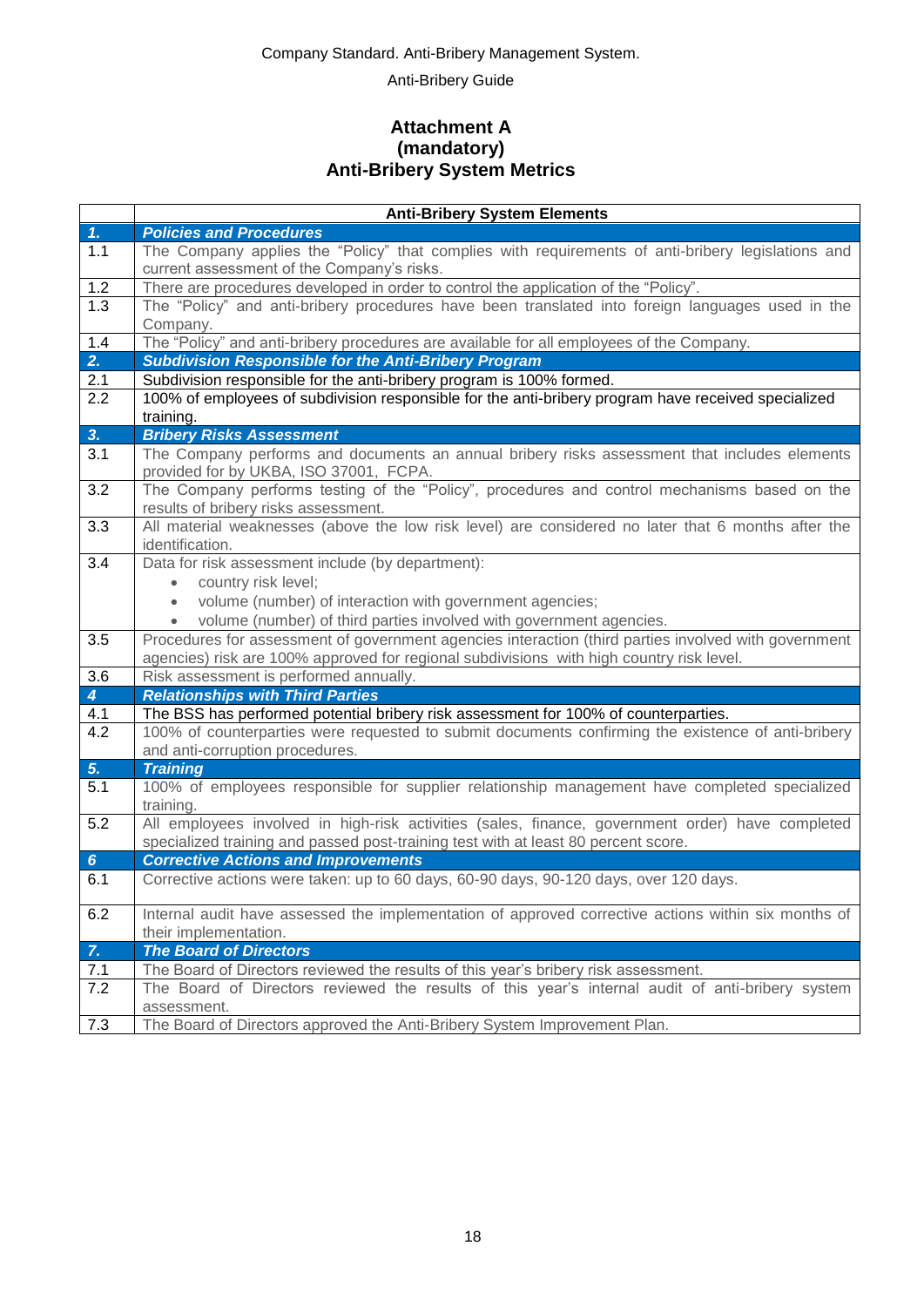#### Anti-Bribery Guide

### **Attachment B (mandatory, page 1 of 8)**

### **Bribery and Corruption Risk Assessment Procedure**

- 1 Bribery and Corruption Risk Assessment Procedure applies to PAO Severstal.
- 2 This Assessment Procedure is based on the requirements of ISO 37001 "Anti-Bribery Management System (ISO 37001)".
- 3 The Procedure assesses bribery and corruption risks:
	- applicable to state officials/equal-status persons (bribery), as well as to employees of commercial and public corporations (corrupt payments) from the Company's employees (Section 1);
	- applicable to PAO Severstal's employees from employees of commercial and public corporations (corrupt payments) (Section 2).
- 4 Bribery and corruption risk assessment is a general process of identification, analysis and ranking of bribery and corruption risks.
- 5 Bribery and corruption risk identification is performed for each business process. The main task of bribery and corruption risk identification stage is to identify (to the fullest extent possible) critical points in each considered area of activity and business process of the Company.
- <span id="page-18-0"></span>6 Indications of critical points:
	- the Company's employee has the authority to perform actions allowing to obtain benefits;
	- interaction of the Company's employee with a government agency (other regulator).

Several critical points can be identified within one business process.

- 7 Analysis is performed on the basis of assessment of factors affecting the likelihood and significance of the risk.
- 8 Integral procedure assessment is performed on the basis of the sum of risk factor points presented in Table 1.

Table 1

| 0 - 3  | Low risk     |  |  |
|--------|--------------|--|--|
| 4 - 8  | Average risk |  |  |
| 8 - 10 | High risk    |  |  |

**Attachment B (mandatory, page 2 of 8)**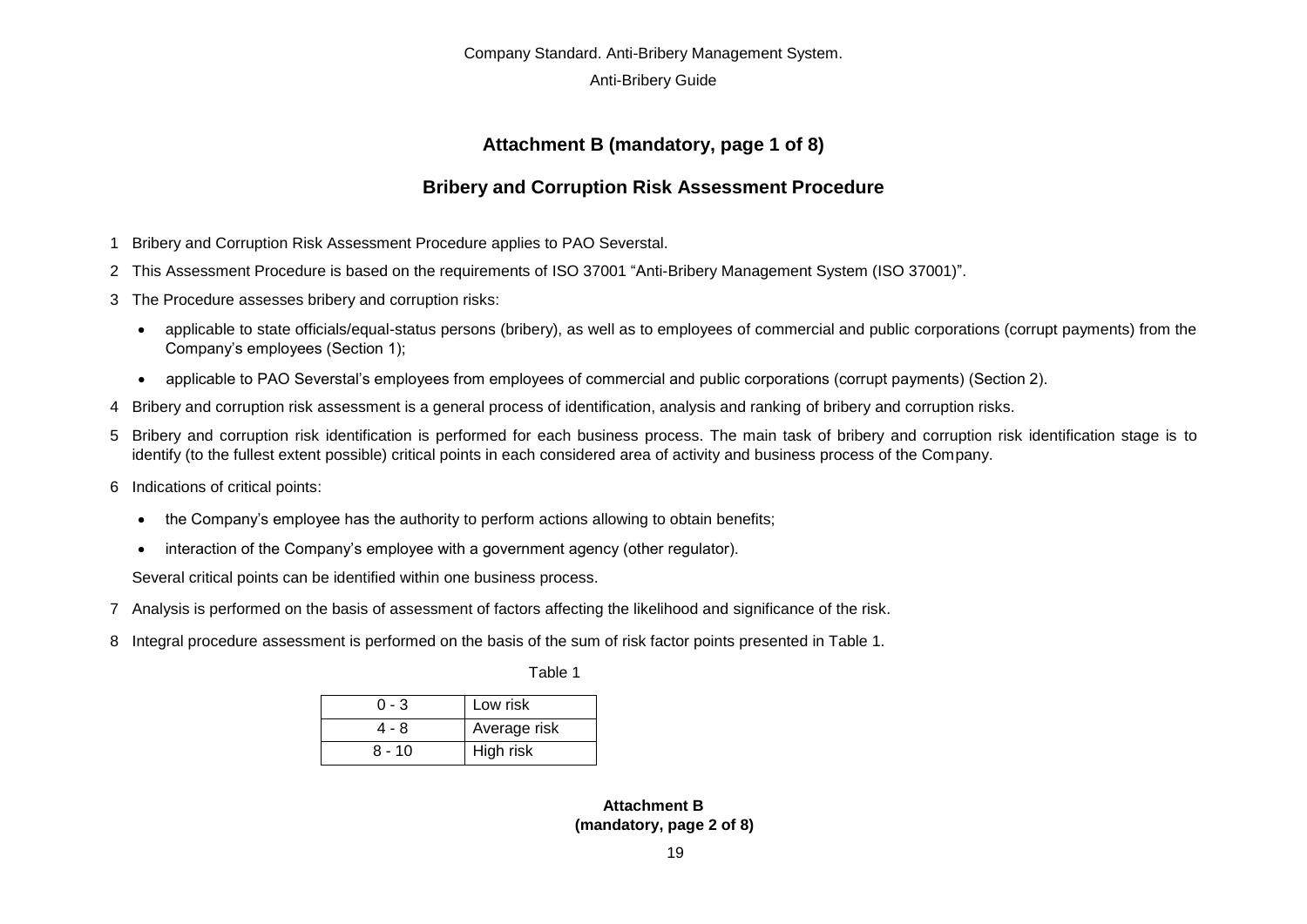#### Anti-Bribery Guide

9 Risk assessment criteria are presented in Table 2.

Table 2

| Risk factors                 | Assessment   | <b>Assessment Procedure</b> | Number of Points                                  | Examples                      |
|------------------------------|--------------|-----------------------------|---------------------------------------------------|-------------------------------|
|                              | Procedure    | Description                 |                                                   |                               |
| Place of operation           | Qualitative  | Based on assessment         | - if the operation is performed abroad*           |                               |
| Exposure to risk             | Qualitative  | Based on process            | Materiality levels: 1-2                           | Non-material - HR             |
|                              |              | materiality assessment      |                                                   | Material risks - investments, |
|                              |              | (its turnover)              | turnover is non-material<br>1-                    | sales, procurement,           |
|                              |              |                             | turnover is material<br>$2 -$                     |                               |
| Substantiality of            | Quantitative |                             | Materiality levels: 1-3                           |                               |
| consequences                 |              |                             | 1- non-material (from 100 thousand rubles         |                               |
|                              |              |                             | up to 1.000 thousand rubles or civil              |                               |
|                              |              |                             | liability)                                        |                               |
|                              |              |                             | material (from 100 thousand rubles or<br>$2 -$    |                               |
|                              |              |                             | criminal cases against individual officers)       |                               |
|                              |              |                             | catastrophic (from 1.000 thousand<br>3-           |                               |
|                              |              |                             | rubles or criminal cases against a group          |                               |
|                              |              |                             | of core officers)                                 |                               |
| Intermediation               | Qualitative  |                             |                                                   |                               |
|                              |              |                             |                                                   |                               |
| Government participation in  | Qualitative  |                             |                                                   |                               |
| the project/contract         |              |                             |                                                   |                               |
| Government regulation        | Qualitative  |                             |                                                   |                               |
| Probability of manifestation | Qualitative  | Based on information        | Materiality levels 1-2                            |                               |
|                              |              | about actualized risks      | there is information on similar cases in          |                               |
|                              |              |                             | the industry                                      |                               |
|                              |              |                             | there is information on similar cases in<br>$2 -$ |                               |
|                              |              |                             | the Company                                       |                               |

\* If the point is "1", the final risk assessment is increased by 1-5 points depending on the bribery and corruption perception index published by the Transparency International annually.

### **Attachment B**

#### **(mandatory, page 3 of 8)**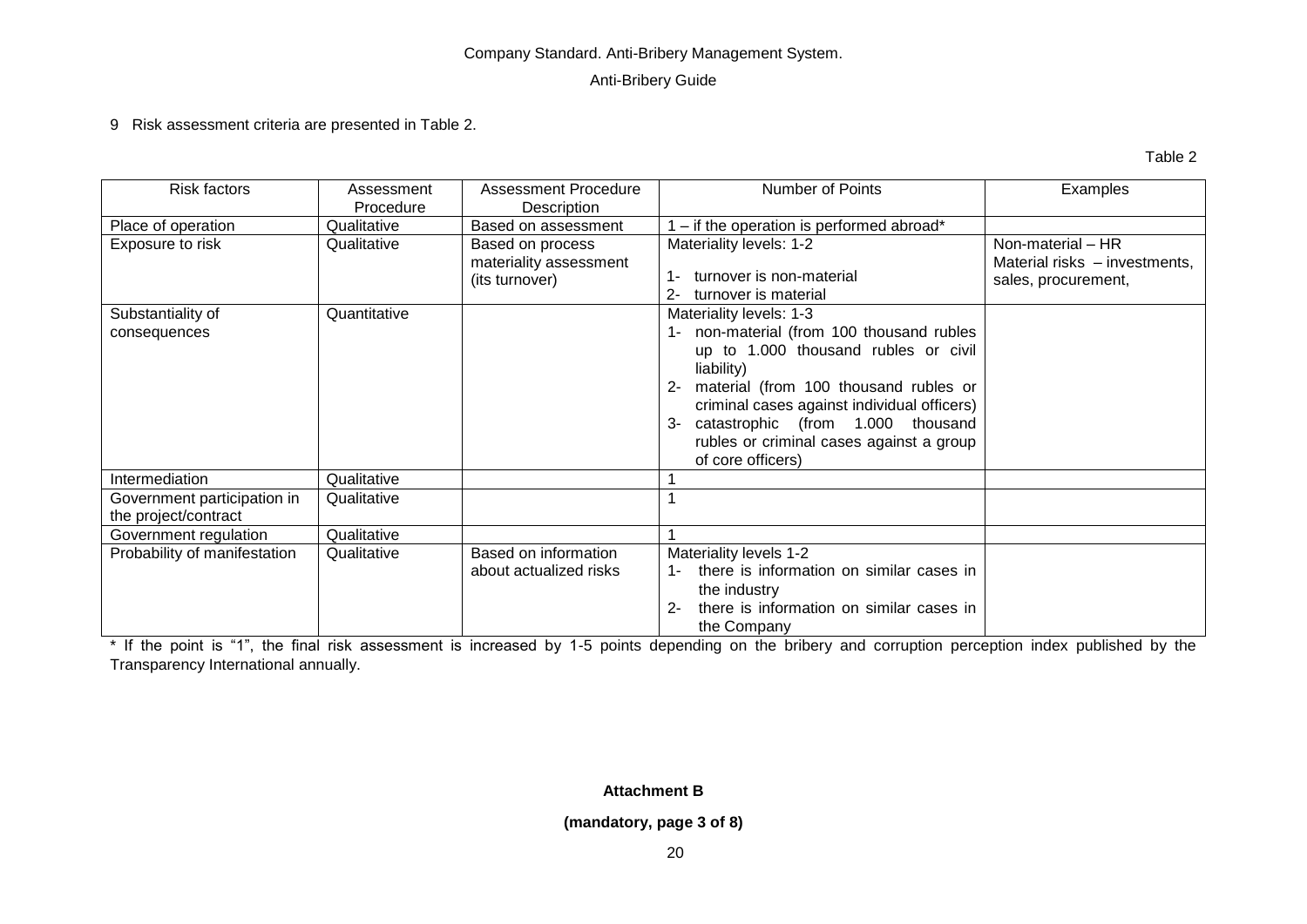### Anti-Bribery Guide

### 10 Risk classification

10.1 Section 1. External bribery and corruption risks are presented in Table 3.

Table 3

| Ser            | Process      | B/<br><b>CP</b> | <b>Risk</b>                                                             | Place of<br>Operatio | Process<br>Materiality | Exposure<br>to Risk | Governm<br>ent          | Government<br>Regulation | Intermediati<br><b>on</b> | Probabil<br>ity of           | Total |
|----------------|--------------|-----------------|-------------------------------------------------------------------------|----------------------|------------------------|---------------------|-------------------------|--------------------------|---------------------------|------------------------------|-------|
| No.            |              |                 |                                                                         | n(1)                 | $(1-3)$                | $(1-2)$             | Participati<br>on $(1)$ | (1)                      | (1)                       | Manifest<br>ation<br>$(1-2)$ |       |
|                | Procurement  | CP              | CP for delivery priority                                                |                      |                        |                     |                         |                          |                           |                              |       |
|                |              | <b>CP</b>       | CP for discounts                                                        |                      |                        |                     |                         |                          |                           |                              |       |
|                |              | B               | Bribe for customs clearance on<br>preferential terms                    |                      |                        |                     |                         |                          |                           |                              |       |
| $\overline{2}$ | <b>Sales</b> | B/              | Obtaining rights to conclude                                            |                      |                        |                     |                         |                          |                           |                              |       |
|                |              | <b>CP</b>       | contracts                                                               |                      |                        |                     |                         |                          |                           |                              |       |
|                |              | B               | Final products licensing                                                |                      |                        |                     |                         |                          |                           |                              |       |
|                |              | B               | Export permits                                                          |                      |                        |                     |                         |                          |                           |                              |       |
| 3              | Finance      |                 |                                                                         |                      |                        |                     |                         |                          |                           |                              |       |
| 3.1            | <b>Taxes</b> | B               | Violation of tax calculation and<br>tax payment rules                   |                      |                        |                     |                         |                          |                           |                              |       |
| 4              | Production   | B               | Violation of rules of state<br>technical and engineering<br>supervision |                      |                        |                     |                         |                          |                           |                              |       |
|                |              | <b>CP</b>       | Production process certification                                        |                      |                        |                     |                         |                          |                           |                              |       |
| 5              | Construction | B               | Commissioning a facility in<br>violation of provisions                  |                      |                        |                     |                         |                          |                           |                              |       |
| 6              | Logistics    | B               | Priority is shipment and tariffs                                        |                      |                        |                     |                         |                          |                           |                              |       |
| 7              |              | B               | Violation of information<br>storage and processing rules                |                      |                        |                     |                         |                          |                           |                              |       |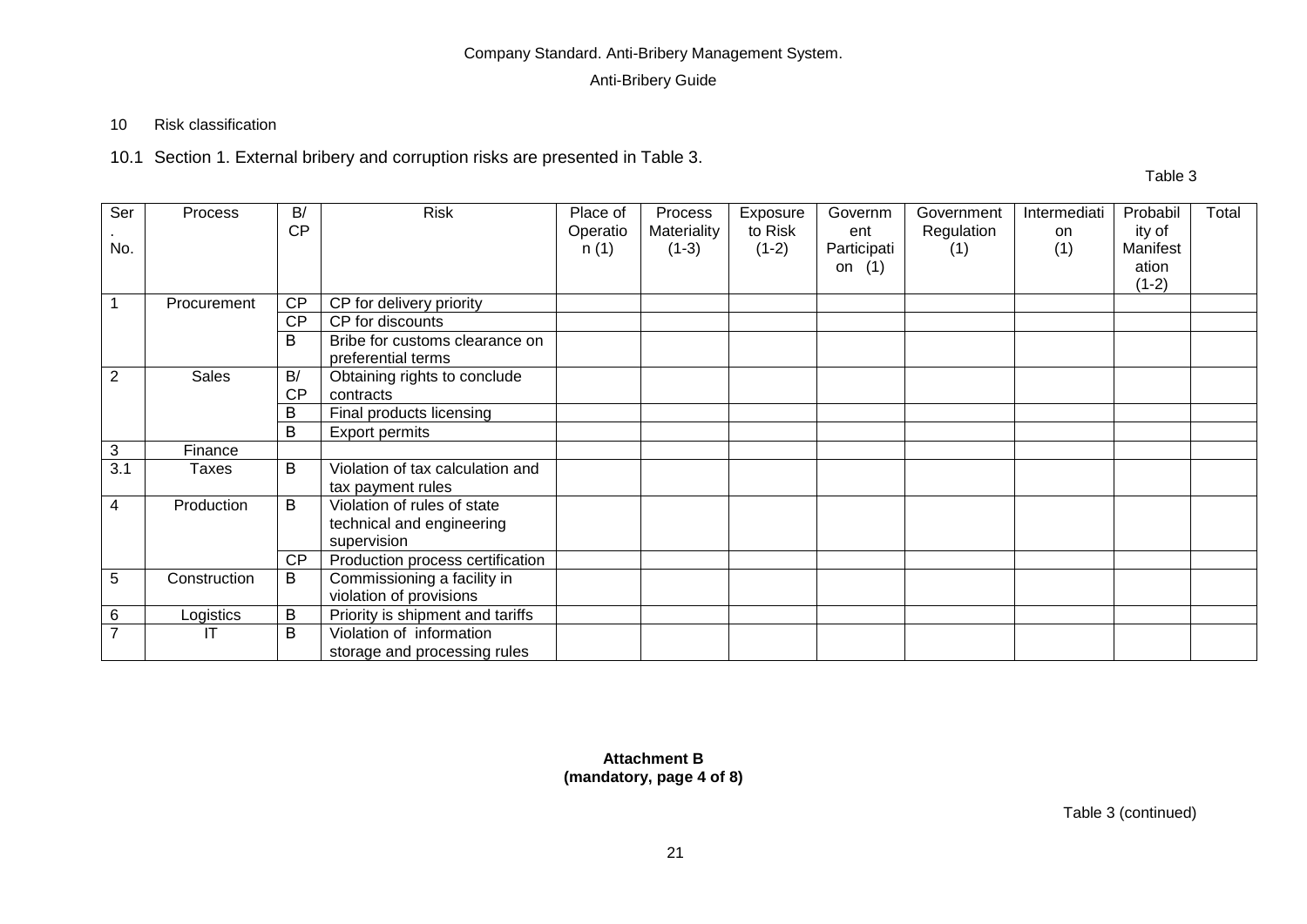### Anti-Bribery Guide

| Ser<br>No. | Process                  | B/<br><b>CP</b> | <b>Risk</b>                                                | Place of<br>Operatio<br>n(1) | Process<br>Materiality<br>$(1-3)$ | Exposure<br>to Risk<br>$(1-2)$ | Governm<br>ent<br>Participati<br>(1)<br>on | Government<br>Regulation<br>(1) | Intermediati<br>on<br>(1) | Probabil<br>ity of<br>Manifest<br>ation<br>$(1-2)$ | Total |
|------------|--------------------------|-----------------|------------------------------------------------------------|------------------------------|-----------------------------------|--------------------------------|--------------------------------------------|---------------------------------|---------------------------|----------------------------------------------------|-------|
| 8          | Safety                   | В               | Violation of rules governed by<br>law enforcement agencies |                              |                                   |                                |                                            |                                 |                           |                                                    |       |
| 9          | <b>Industrial Safety</b> | B               | Violation of occupational and<br>industrial safety rules   |                              |                                   |                                |                                            |                                 |                           |                                                    |       |
| 10         | Ecology                  | В               | Violation of ecological<br>standards                       |                              |                                   |                                |                                            |                                 |                           |                                                    |       |
| 11         | <b>GR</b>                | B               | Acquisition of confidential<br>information                 |                              |                                   |                                |                                            |                                 |                           |                                                    |       |
|            |                          | В               | General patronage/ Lobbying                                |                              |                                   |                                |                                            |                                 |                           |                                                    |       |
| 12         | M&A                      | В               | Obtaining a permit for M&A<br>transaction                  |                              |                                   |                                |                                            |                                 |                           |                                                    |       |

10.2 Section 2. Internal bribery and corruption risks are presented in Table 4.

Table 4

| Ser<br>No. | <b>Process</b> | B/<br>CP  | <b>Risk</b>                                                                                                         | Place of<br>Operation<br>(1) | <b>Process</b><br>Materiality<br>(1-3) | Exposure<br>to Risk<br>$(1-2)$ | Governm<br>ent<br>Participati<br>(1)<br>on | Government<br>Regulation<br>(1) | Intermediati<br>on<br>(1) | Probabil<br>ity of<br>Manifest<br>ation | Total |
|------------|----------------|-----------|---------------------------------------------------------------------------------------------------------------------|------------------------------|----------------------------------------|--------------------------------|--------------------------------------------|---------------------------------|---------------------------|-----------------------------------------|-------|
|            | Procurement    | <b>CP</b> | Inclusion of employee-affiliated<br>companies and empty shell<br>companies into the list of<br>authorized suppliers |                              |                                        |                                |                                            |                                 |                           | $(1-2)$                                 |       |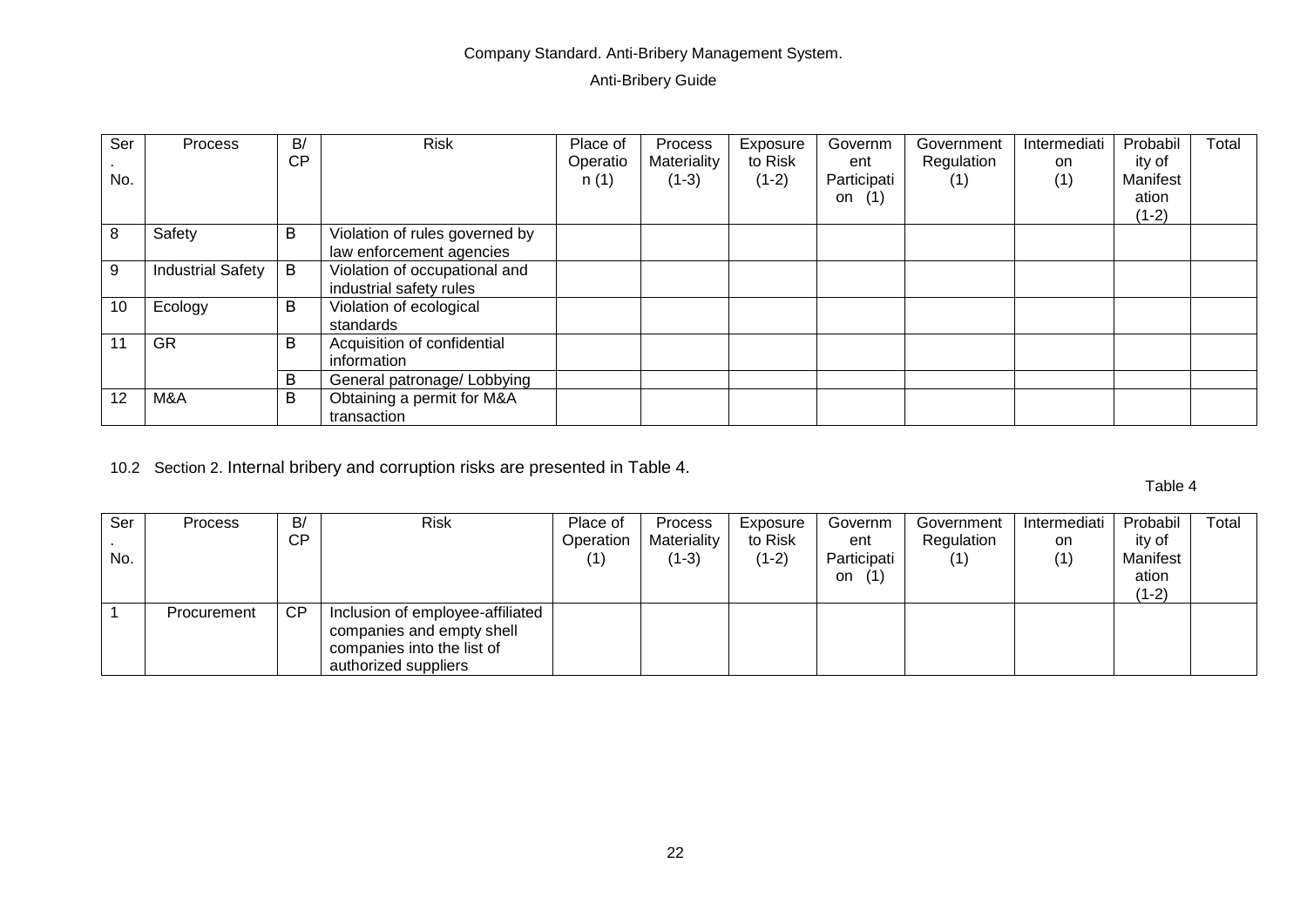#### **Attachment B (mandatory, page 5 of 8)**

Table 4 (continued)

| Ser<br>No.     | Process      | B/<br><b>CP</b> | <b>Risk</b>                                                                                                                                 | Place of<br>Operation<br>(1) | Process<br>Materiality<br>$(1-3)$ | Exposure<br>to Risk<br>$(1-2)$ | Governm<br>ent<br>Participati<br>on $(1)$ | Government<br>Regulation<br>(1) | Intermediati<br>on<br>(1) | Probabil<br>ity of<br>Manifest<br>ation<br>$(1-2)$ | Total |
|----------------|--------------|-----------------|---------------------------------------------------------------------------------------------------------------------------------------------|------------------------------|-----------------------------------|--------------------------------|-------------------------------------------|---------------------------------|---------------------------|----------------------------------------------------|-------|
|                |              | <b>CP</b>       | Inclusion of advantages into<br>terms of contracts concluded<br>(price, payment terms, form of<br>payment, delivery structure)              |                              |                                   |                                |                                           |                                 |                           |                                                    |       |
|                |              | <b>CP</b>       | Fictitious delivery authorization                                                                                                           |                              |                                   |                                |                                           |                                 |                           |                                                    |       |
|                |              |                 | Postponement of delivery date                                                                                                               |                              |                                   |                                |                                           |                                 |                           |                                                    |       |
|                |              | $\overline{CP}$ | Non-application of penalties<br>under the contract                                                                                          |                              |                                   |                                |                                           |                                 |                           |                                                    |       |
|                |              | <b>CP</b>       | Change of structure of<br>obligations under the contract                                                                                    |                              |                                   |                                |                                           |                                 |                           |                                                    |       |
| $\overline{2}$ | <b>Sales</b> | <b>CP</b>       | Inclusion into the list of<br>authorized counterparties                                                                                     |                              |                                   |                                |                                           |                                 |                           |                                                    |       |
|                |              | <b>CP</b>       | Unjustified granting of credit<br>limit                                                                                                     |                              |                                   |                                |                                           |                                 |                           |                                                    |       |
|                |              | <b>CP</b>       | Provision of advantages in<br>terms of contracts concluded<br>(price, payment terms, form of<br>payment, conditions, delivery<br>structure) |                              |                                   |                                |                                           |                                 |                           |                                                    |       |
|                |              | <b>CP</b>       | Postponement of delivery date                                                                                                               |                              |                                   |                                |                                           |                                 |                           |                                                    |       |
|                |              | <b>CP</b>       | Change of structure of<br>obligations under the contract<br>(price, delivery volume,<br>fictitious returns)                                 |                              |                                   |                                |                                           |                                 |                           |                                                    |       |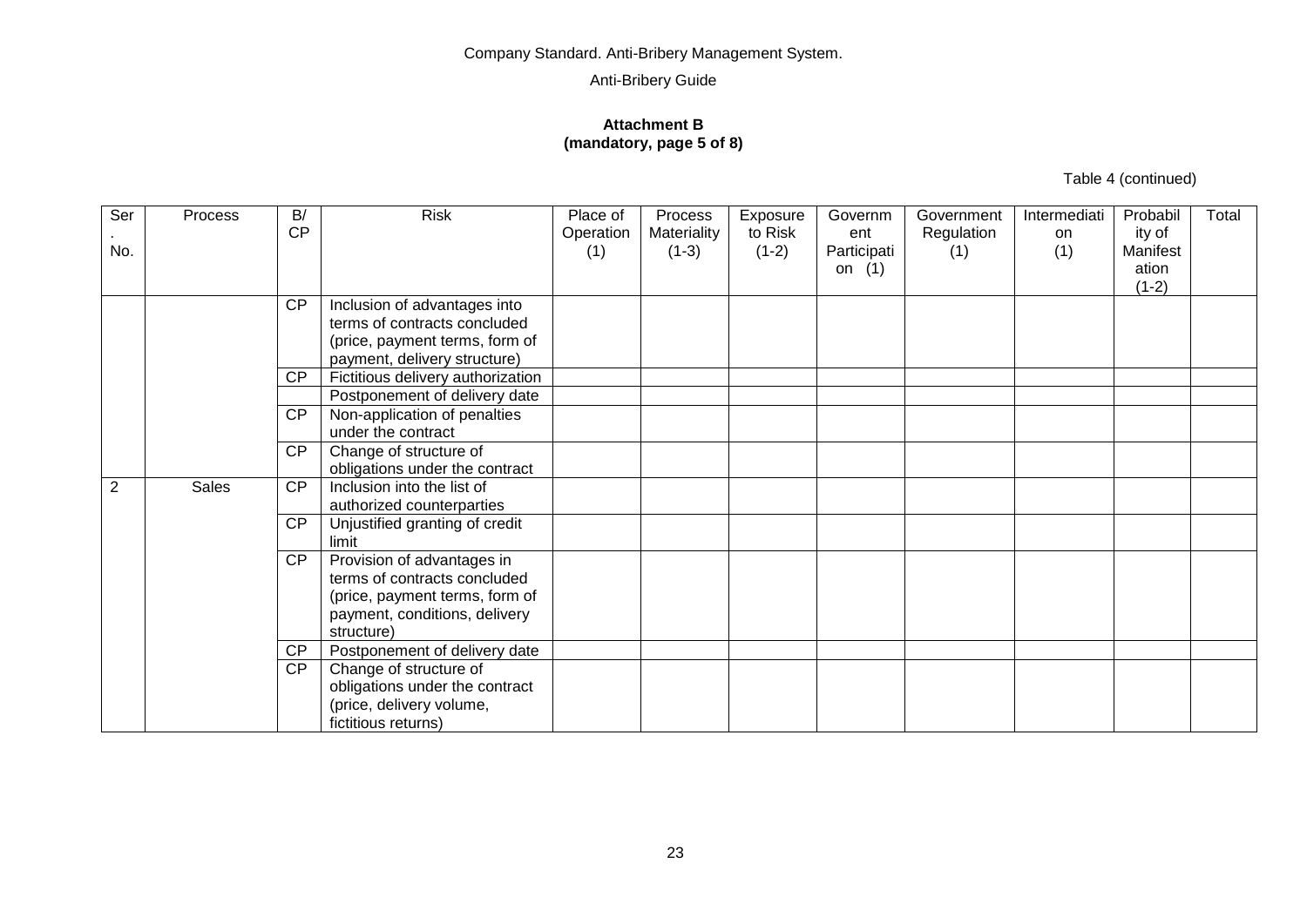#### **Attachment B (mandatory, page 6 of 8)**

Table 4 (continued)

| Ser                       | Process        | B/<br><b>CP</b> | <b>Risk</b>                                                                                       | Place of<br>Operation | Process<br>Materiality | Exposure<br>to Risk | Governm<br>ent          | Government<br>Regulation | Intermediati<br>on | Probabil<br>ity of           | Total |
|---------------------------|----------------|-----------------|---------------------------------------------------------------------------------------------------|-----------------------|------------------------|---------------------|-------------------------|--------------------------|--------------------|------------------------------|-------|
| No.                       |                |                 |                                                                                                   | (1)                   | $(1-3)$                | $(1-2)$             | Participati<br>on $(1)$ | (1)                      | (1)                | Manifest<br>ation<br>$(1-2)$ |       |
| $\ensuremath{\mathsf{3}}$ | Finance        |                 |                                                                                                   |                       |                        |                     |                         |                          |                    |                              |       |
| 3.1                       | <b>Banks</b>   | <b>CP</b>       | Inclusion of non-reliable banks<br>into the list of authorized banks                              |                       |                        |                     |                         |                          |                    |                              |       |
|                           |                | <b>CP</b>       | Conclusion of financial<br>contracts consciously on<br>disadvantageous terms                      |                       |                        |                     |                         |                          |                    |                              |       |
| 3.2                       | Insurance      | <b>CP</b>       | Inclusion of non-reliable<br>companies into the list of<br>authorized insurance<br>companies      |                       |                        |                     |                         |                          |                    |                              |       |
|                           |                | <b>CP</b>       | Conclusion of insurance<br>contracts consciously on<br>disadvantageous terms<br>(interest, risks) |                       |                        |                     |                         |                          |                    |                              |       |
|                           |                | <b>CP</b>       | Unbilled/removed claims for<br>indemnification                                                    |                       |                        |                     |                         |                          |                    |                              |       |
| 3.3                       | Internal Audit | CP              | "Not detected" violations<br>committed by IA employees                                            |                       |                        |                     |                         |                          |                    |                              |       |
| 4                         | Production     | CP              | Reordering of accepted<br>production orders and shipping<br>periods                               |                       |                        |                     |                         |                          |                    |                              |       |
|                           |                | <b>CP</b>       | Product shipment above the<br>contract                                                            |                       |                        |                     |                         |                          |                    |                              |       |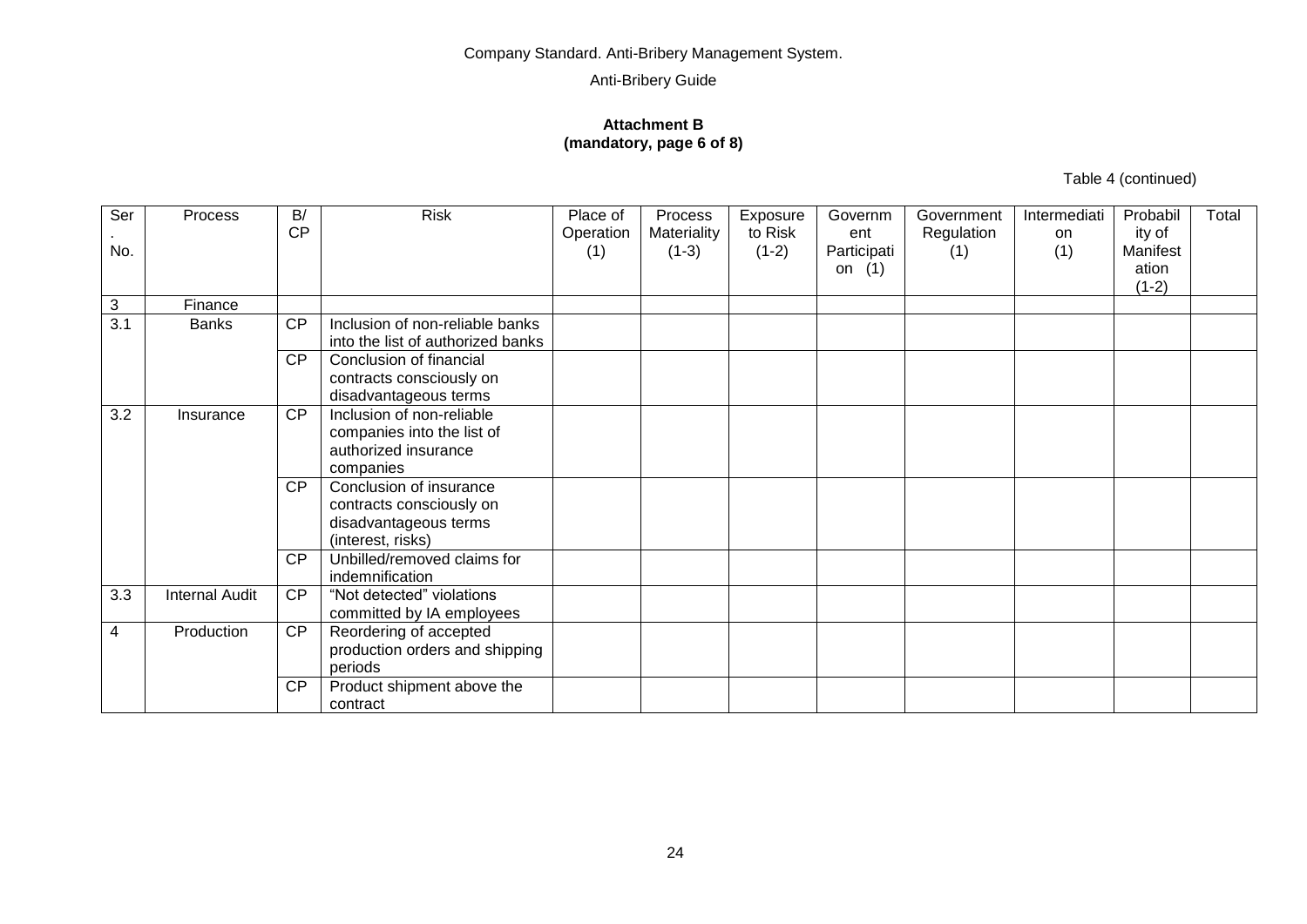#### **Attachment B (mandatory, page 7 of 8)**

Table 4 (continued)

| Ser            | Process                  | B/<br><b>CP</b> | <b>Risk</b>                                                                         | Place of<br>Operation | Process<br>Materiality | Exposure<br>to Risk | Governm<br>ent          | Government<br>Regulation | Intermediati<br>on | Probabil<br>ity of           | Total |
|----------------|--------------------------|-----------------|-------------------------------------------------------------------------------------|-----------------------|------------------------|---------------------|-------------------------|--------------------------|--------------------|------------------------------|-------|
| No.            |                          |                 |                                                                                     | (1)                   | $(1-3)$                | $(1-2)$             | Participati<br>on $(1)$ | (1)                      | (1)                | Manifest<br>ation<br>$(1-2)$ |       |
|                |                          | <b>CP</b>       | Production process<br>certification                                                 |                       |                        |                     |                         |                          |                    |                              |       |
| 5              | Construction             | CP              | Similar to Purchase process<br>risks                                                |                       |                        |                     |                         |                          |                    |                              |       |
|                |                          | CP              | Facility acceptance in violation<br>of legislation, construction<br>rules and norms |                       |                        |                     |                         |                          |                    |                              |       |
| 6              | Logistics                | <b>CP</b>       | Similar to Purchase process<br>risks                                                |                       |                        |                     |                         |                          |                    |                              |       |
| $\overline{7}$ | IT                       | <b>CP</b>       | Similar to Purchase process<br>risks, purchase of equipment,<br>licenses, software  |                       |                        |                     |                         |                          |                    |                              |       |
| 8              | Safety                   | CP              | "Not detected" violations<br>committed by CP employees                              |                       |                        |                     |                         |                          |                    |                              |       |
| 9              | <b>Industrial Safety</b> | CP              | Fictitious occupational health<br>and safety training/certification                 |                       |                        |                     |                         |                          |                    |                              |       |
|                |                          | <b>CP</b>       | Removal of occupational<br>health and safety violation<br>claims                    |                       |                        |                     |                         |                          |                    |                              |       |
|                |                          | CP              | Lobbying interests of<br>certification bodies                                       |                       |                        |                     |                         |                          |                    |                              |       |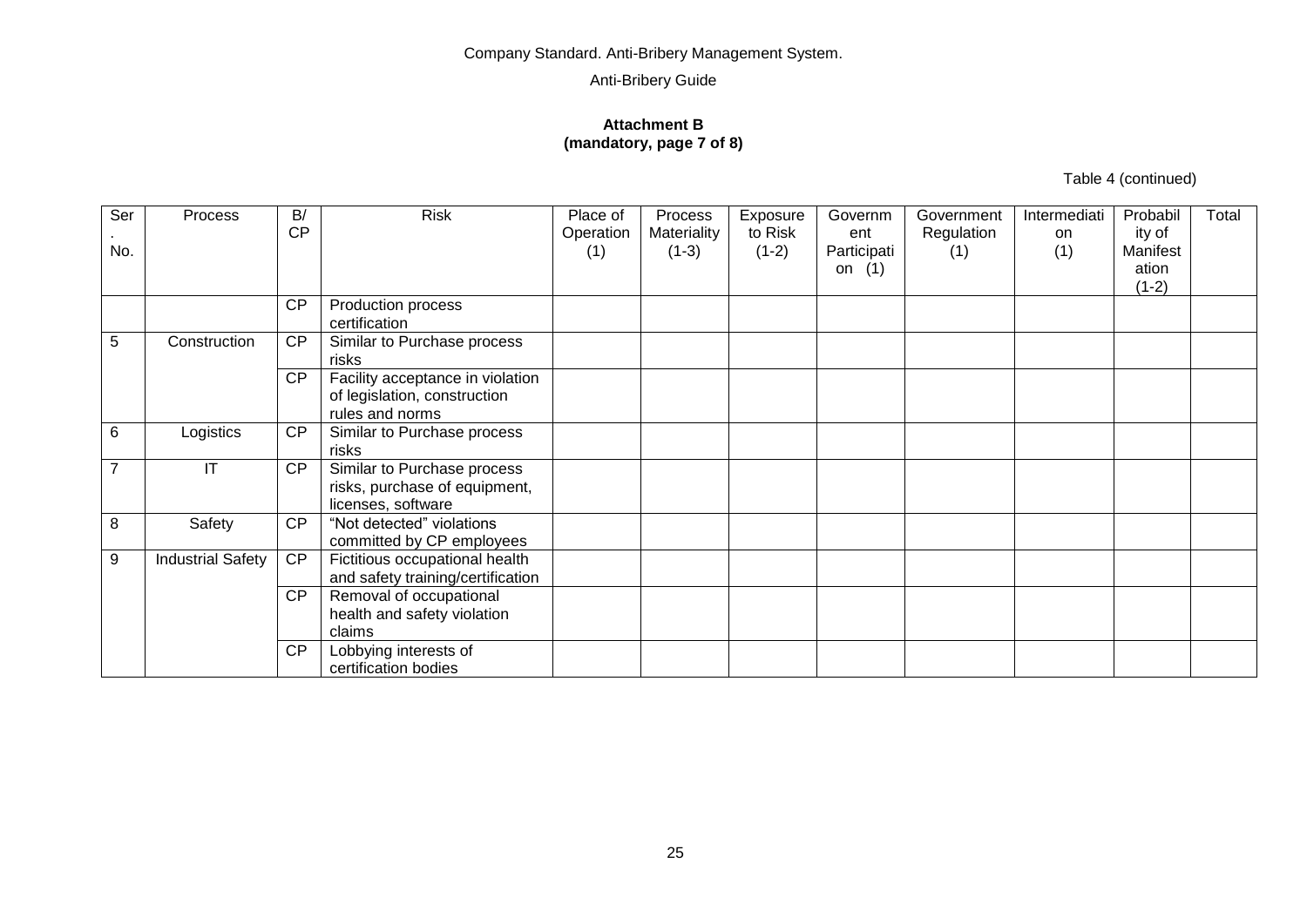#### **Attachment B (mandatory, page 8 of 8)**

Table 4 (continued)

| Ser | Process | B/        | <b>Risk</b>                    | Place of  | Process     | Exposure | Governm     | Government | Intermediati | Probabil | Total |
|-----|---------|-----------|--------------------------------|-----------|-------------|----------|-------------|------------|--------------|----------|-------|
|     |         | <b>CP</b> |                                | Operation | Materiality | to Risk  | ent         | Regulation | on           | ity of   |       |
| No. |         |           |                                | (1)       | $(1-3)$     | $(1-2)$  | Participati | (1)        | (1)          | Manifest |       |
|     |         |           |                                |           |             |          | (1)<br>on   |            |              | ation    |       |
|     |         |           |                                |           |             |          |             |            |              | $(1-2)$  |       |
| 10  | Ecology | CP        | Lobbying interests of          |           |             |          |             |            |              |          |       |
|     |         |           | certification bodies           |           |             |          |             |            |              |          |       |
|     |         | CP        | Refusal to register violations |           |             |          |             |            |              |          |       |
|     |         |           | committed by officers          |           |             |          |             |            |              |          |       |
| 11  | GR      | <b>CP</b> | Inclusion into charitable and  |           |             |          |             |            |              |          |       |
|     |         |           | social programs                |           |             |          |             |            |              |          |       |
|     |         | CP        | Similar to Purchase process    |           |             |          |             |            |              |          |       |
|     |         |           | risks, gifts                   |           |             |          |             |            |              |          |       |
| 12  | M&A     | CP        | Conclusion of contracts with   |           |             |          |             |            |              |          |       |
|     |         |           | M&A consciously on             |           |             |          |             |            |              |          |       |
|     |         |           | disadvantageous terms          |           |             |          |             |            |              |          |       |

Notes: B/CP – bribe/corrupt payment, IT – information technology, M&A – merger and acquisition, IA – internal audit.